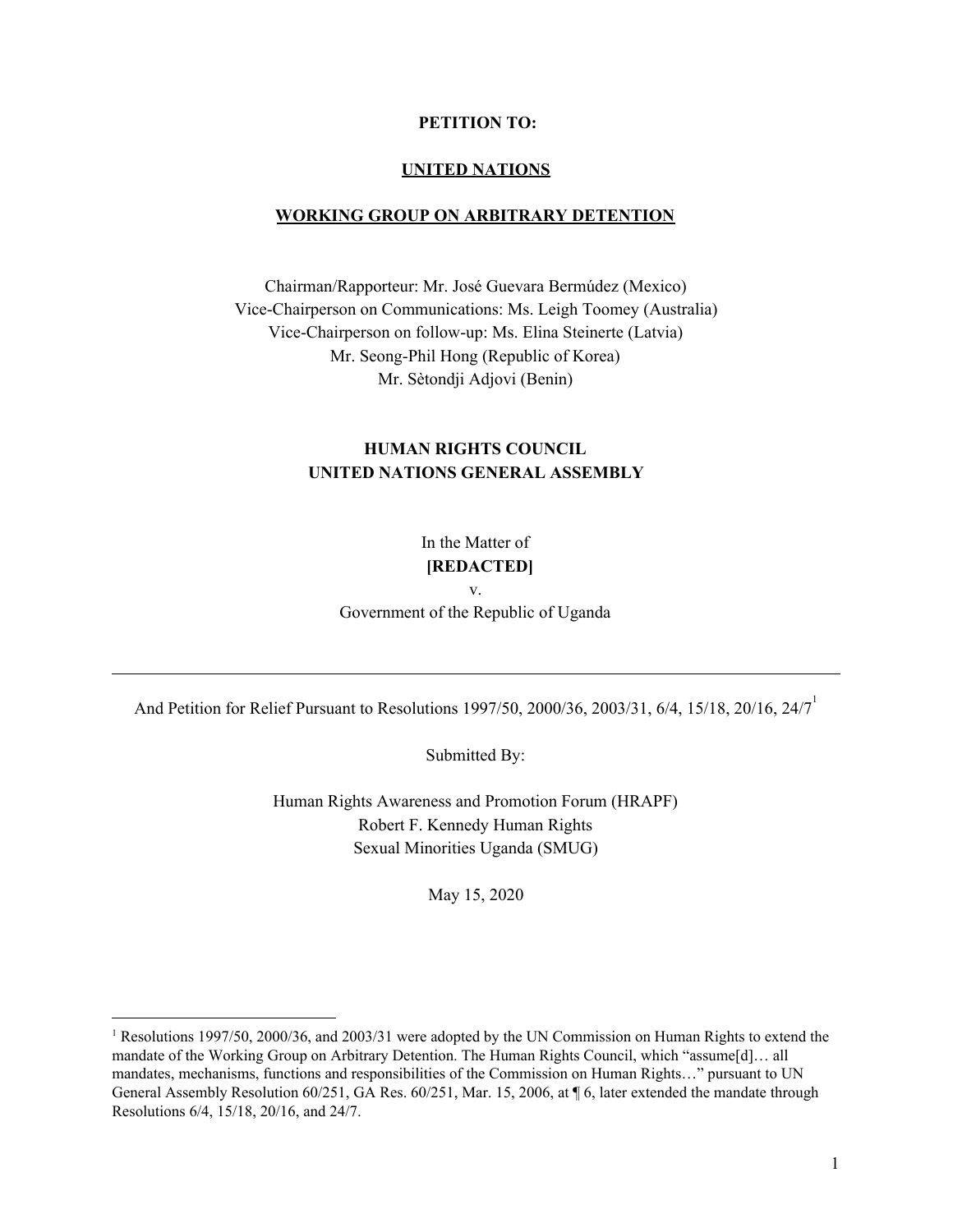#### **Basis for Petition**

As set forth in the attached Petition, the Government of the Republic of Uganda is arbitrarily depriving 19 individuals of their liberty based on their real or perceived gender identity and sexual orientation. These 19 individuals are citizens of Uganda and have been detained since March 29, 2020. They continue to be detained and subject to possible abuse due to their gender identity and/or sexual orientation. An opinion is therefore sought from the Working Group finding their ongoing pretrial detention to be arbitrary and in violation of Uganda's obligations under international law.

As lesbian, gay, bisexual, transgender, and intersex (LGBTI) advocates and allies have made bold gains in the visibility and acceptance of LGBTI people in Uganda, they have faced swift and systematic backlash, particularly over the last decade, through attempts to pass anti-LGBTI legislation, through state violence and repression of civil society, and through overt transphobia, homophobia, and other forms of societal exclusion and discrimination. Since October of 2019 anti-LGBTI sentiment has increased amidst a series of raids, mass arrests, and arbitrary detentions of LGBTI people.<sup>2</sup>

On March 29, 2020, the mayor of Nsangi Town Council, Hajji Abdul Kiyimba and officers of the Uganda Police Force raided an LGBTIQ shelter, Children of the Sun Foundation (COSF), in Kyengera Town Council. During the raid, the officers arbitrarily arrested twenty-three (23) individuals, nineteen (19) of whom remain arbitrarily detained in state custody.<sup>3</sup> Under a thinly veiled guise of COVID-19 prevention measures, these authorities targeted this known LGBTIQ shelter and arbitrarily arrested all 23 individuals because of their real or perceived sexual orientation and gender identity.

According to a police statement made the day after the arrest, the 23 individuals were arrested for violating Uganda's stay-at-home orders and social distancing directives put in place to curb the spread of  $COVID-19<sup>4</sup>$  On March 21st President Museveni issued a detailed directive on preventative measures to be taken in order to curb the spread of the COVID-19 virus. The directive specifically orders people to stay at home  $\frac{5}{3}$  and further prohibits gatherings of more than 10 people. For allegedly violating these directives, the individuals were charged with engaging in "negligent acts likely to spread infection of disease" contrary to Section 171 of the Ugandan Penal Code Act and "disobedience of a lawful order" under Section 117 of the Ugandan Penal Code Act,  $\int$ although the charge under Section 117 was later

<https://sexualminoritiesuganda.com/covid-19-end-arbitrary-raids-and-arrests-on-lgbtiq-shelters/> [hereinafter SMUG Statement].

<sup>2</sup> See e.g., Sexual Minorities Uganda (SMUG), *Covid-19 : End Arbitrary Raids and Arrests on LGBTIQ Shelters*, 9 April 2020, available at

<sup>&</sup>lt;sup>3</sup> SMUG Statement

<sup>4</sup> Uganda Police Force, 23 *People Picked by Security For Congesting in a House,* 30 Mar. 2020, available at <https://www.upf.go.ug/23-people-picked-by-security-for-congesting-in-a-house/>

<sup>5</sup> NTV News, COVID-19: President Museveni unveils new directives, 21 Mar. 2020, available at <https://www.youtube.com/watch?v=VTqRX7A06EQ>

<sup>6</sup> Reuters, *Uganda Charges 20 LGBT People with Risking Spread of Coronavirus,* 31 Mar. 2020, available at [https://www.reuters.com/article/us-health-coronavirus-uganda-lgbt/uganda-charges-20-lgbt-people-with-risking-spre](https://www.reuters.com/article/us-health-coronavirus-uganda-lgbt/uganda-charges-20-lgbt-people-with-risking-spread-of-coronavirus-idUSKBN21I2QD) [ad-of-coronavirus-idUSKBN21I2QD](https://www.reuters.com/article/us-health-coronavirus-uganda-lgbt/uganda-charges-20-lgbt-people-with-risking-spread-of-coronavirus-idUSKBN21I2QD)

<sup>7</sup>Uganda Police Force, 23 *People Picked by Security For Congesting in a House,* 30 Mar. 2020, available at <https://www.upf.go.ug/23-people-picked-by-security-for-congesting-in-a-house/>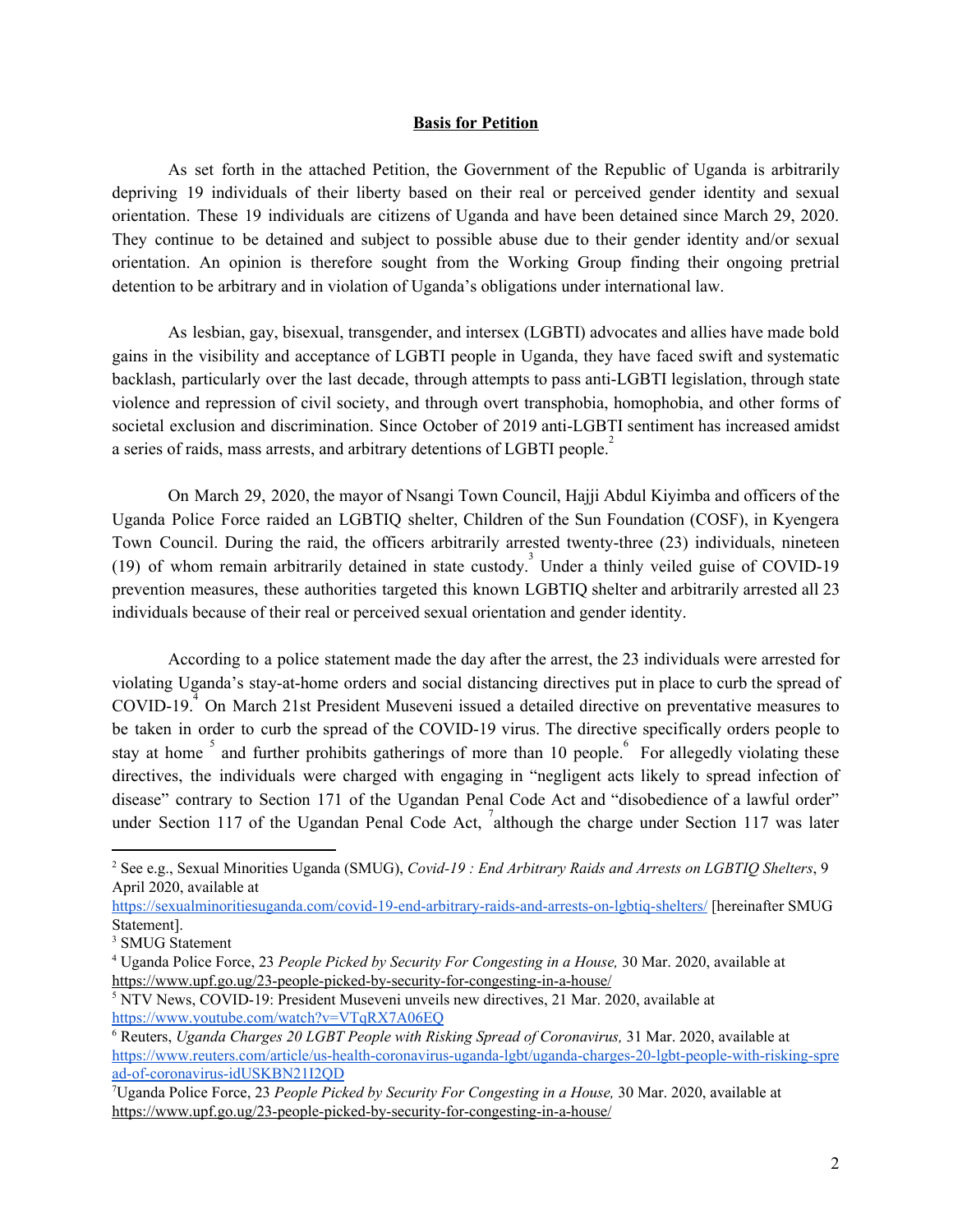dropped. After being held in police custody for one night, the police released four people on March 30th on health grounds. The remaining 19 individuals were arraigned and remanded to Kitalya Prison until April 29th. $\overline{8}$  The police purportedly raided the LGBTI shelter and arrested all 23 individuals for violating the president's directive, even though at the time of their arrest they were in complete compliance with the COVID-19 restrictions. 13 of the currently detained individuals are shelter residents and were peacefully in their residence when the police raided their home and arrested them. The remaining six, although non-shelter residents, were also in compliance with the law. Although the president's directive set limits on the number of people allowed for a gathering, it did not establish limits on the number of individuals permitted in a private home or shelter.

The initial police statement following the arrests claimed that they raided the shelter and subsequently arrested the 23 individuals for violating the COVID-19 restrictions and therefore intended to charge them with violating Sections 171 and 117 of the Ugandan Penal Code. However, reports later revealed that the police initially charged the 23 individuals with engaging in "carnal knowledge," in violation of Section 145 of the Ugandan Penal Code - a homophobic colonial-era provision, that criminalizes same-sex sexual relations.<sup>10</sup> The police charged these individuals under this provision although they did not witness anyone engaging in sexual relations at the time of the raid and arrests. Local media footage of the raid recorded neighbours of the shelter and leaders of the area stating that they were worried about the "homosexual behaviour" of the youths in the COSF shelter.<sup>11</sup> The footage also showed Mayor Hajji Abdul Kiyimba, whipping and verbally lashing out at two of the shelter residents while forcing them to admit that they are homosexuals.<sup>12</sup>According to witness statements a search was conducted of the shelter in order to find "evidence of homosexulaity."<sup>13</sup>According to witness statements some of the items recovered and kept as evidence included several bottles of an Antiretroviral Drug regimen commonly used as Pre-Exposure Prophylaxis, two oral HIV self-testing kits, and several condoms. 14

The 19 individuals who remain arbitrarily detained face imminent risk of irreparable harm to their lives and wellbeing due the well-documented mistreatment of LGBTI in state custody and the additional threats posed by the novel COVID-19 coronavirus to all those detained in unsanitary conditions at this time.

Accordingly, it is hereby requested that the Working Group consider this Petition a formal request for an opinion of the Working Group pursuant to Resolution 1997/50 of the Commission on Human

*<sup>8</sup>* SMUG Statement.

<sup>&</sup>lt;sup>9</sup> SMUG Statement.

<sup>10</sup>Uganda: The Penal Code Act, *Section 145*.

<sup>&</sup>lt;sup>11</sup> SMUG Statement.

<sup>&</sup>lt;sup>12</sup> SMUG Statement.

 $^{13}$  HRAPF, Statement of the Raid of the Children of the Sun Foundation Shelter for LGBT Youths in Uganda, 31 Mar.2020, available at

[https://hrapf.org/index.php/resources/other-publications/131-20-03-31-hrapf-statement-on-the-arrests-at-the-cosf-lgb](https://hrapf.org/index.php/resources/other-publications/131-20-03-31-hrapf-statement-on-the-arrests-at-the-cosf-lgbt-shelter-2-copy/file) [t-shelter-2-copy/file](https://hrapf.org/index.php/resources/other-publications/131-20-03-31-hrapf-statement-on-the-arrests-at-the-cosf-lgbt-shelter-2-copy/file)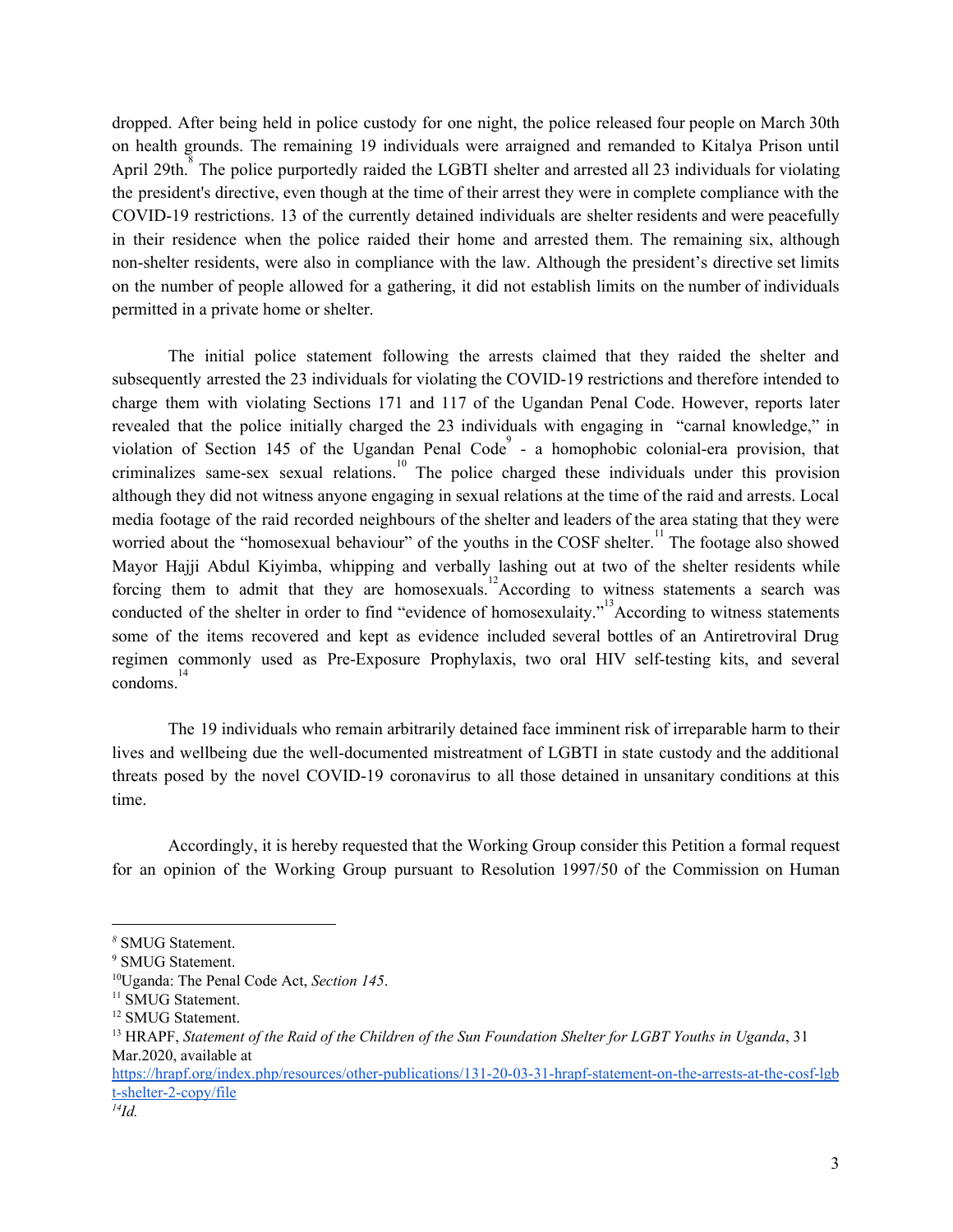Rights, as reiterated by Resolutions 2000/36, 2003/31, and Human Rights Council Resolutions 6/4, 15/18, 20/16, and 24/7.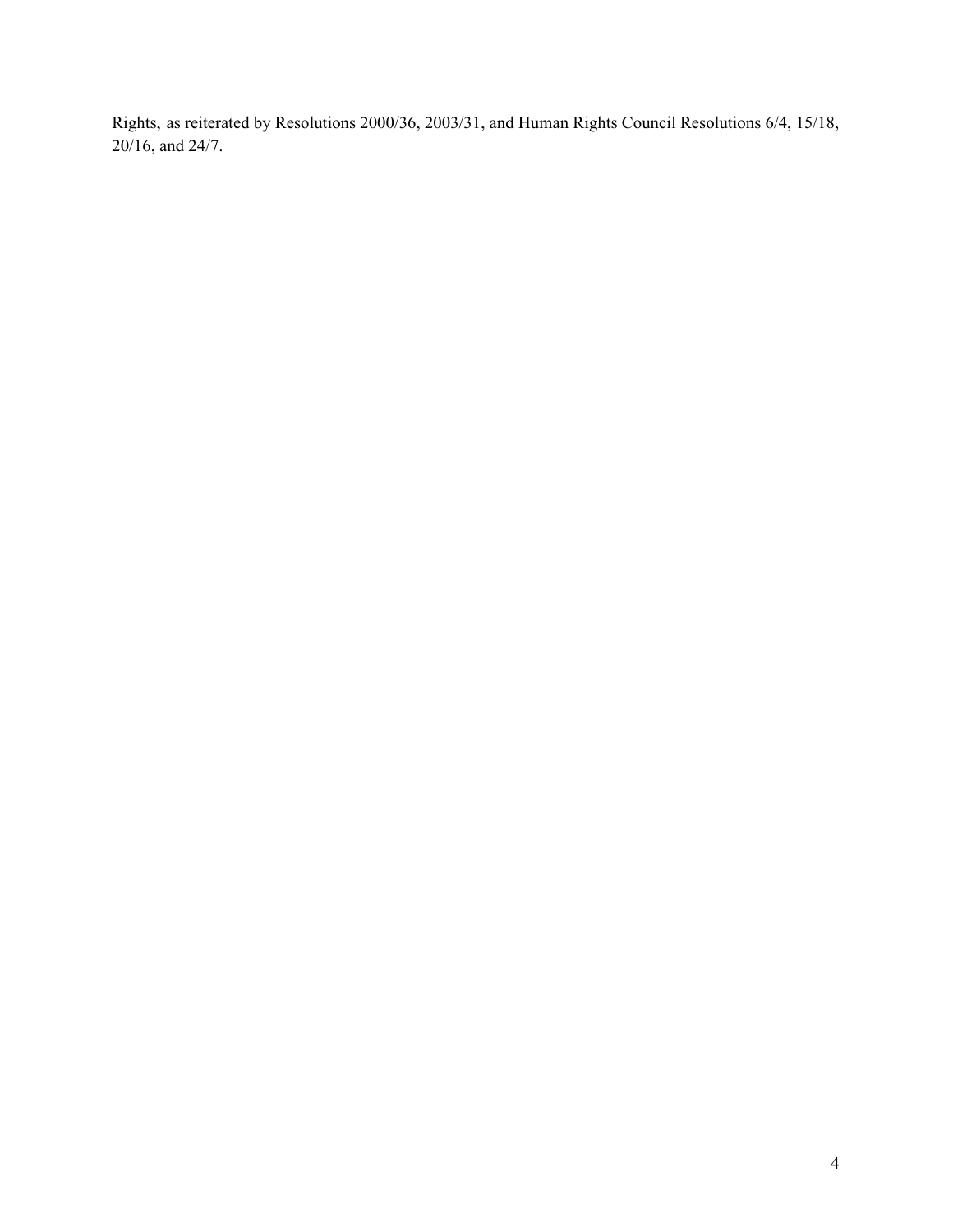# **Questionnaire To Be Completed 15**

## **I. IDENTITY**

- **1. First and last names; 2. Age; 3. Sex & Gender Identity:** [REDACTED]
- **4. Nationality/Nationalities:** Republic of Uganda
- **5.** (a) **Identity document (if any):** (b) **Issued by:** (c) **On (date):** (d) **No.:** NONE
- **6. Profession and/or activity (if believed to be relevant to the arrest/detention):** N/A
- **7. Address of usual residence:** [REDACTED]

## **II. ARREST**

- 1. **Date of arrest:** March 29, 2020
- 2. **Place of arrest (as detailed as possible):** LGBTIQ shelter Children of the Sun Foundation (COSF) in Kyengera Town Council, Wakiso district.
- 3. **Forces who carried out the arrest or are believed to have carried it out:** Mayor of Nsangi Town Council- Hajji Abdul Kiyimba, members of theUganda Peoples Defence Forces (UPDF) and officers of the Uganda Police Force.
- 4. **Did they show a warrant or other decision by a public authority?** No
- 5. **Authority who issued the warrant or decision:** N/A
- 6. **Reasons for the arrest imputed by the authorities:** According to a police statement made the day after the arrest, the 23 individuals were arrested for violating Uganda's stay-at-home orders and social distancing directives put in place to curb the spread of COVID-19.<sup>16</sup> However, the police initially charged the 23 individuals with engaging in "carnal knowledge" in violation of Section 145 of the Ugandan Penal Code<sup>17</sup> - a colonial-era provision, that criminalizes same-sex sexual relations. 18
- 7. **Legal basis for the arrest including relevant legislation applied (if known):** According to a police statement made the day after the arrest, the 23 individuals were arrested for violating

<sup>17</sup> SMUG Statement.

<sup>&</sup>lt;sup>15</sup> Model Questionnaire To Be Completed By Persons Alleging Arbitrary Arrest or Detention, UN Working Group on Arbitrary Detention, <http://www.ohchr.org/EN/Issues/Detention/Pages/Complaints.aspx>.

<sup>&</sup>lt;sup>16</sup> Uganda Police Force, 23 People Picked by Security For Congesting in a House, 30 Mar. 2020, available at <https://www.upf.go.ug/23-people-picked-by-security-for-congesting-in-a-house/>

<sup>&</sup>lt;sup>18</sup> SMUG Statement.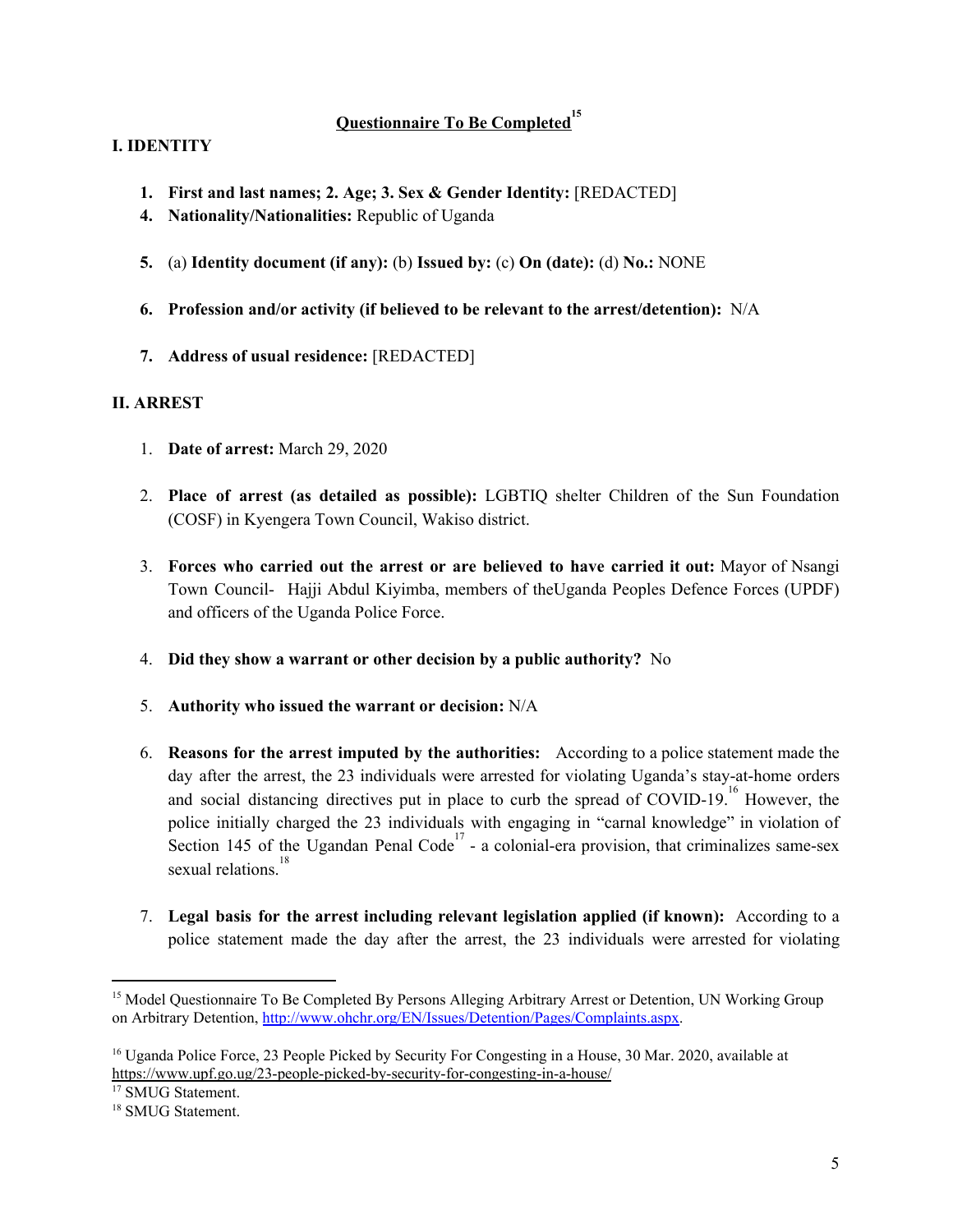Uganda's stay-at-home orders and social distancing directives put in place to curb the spread of COVID-19.<sup>19</sup> Specifically, the individuals were charged with engaging in "negligent acts likely to spread infection of disease" contrary to Section 171 of the Ugandan Penal Code Act and disobedience of a lawful order under Section 117 of the Ugandan Penal Code Act.<sup>20</sup> However, the police initially charged the 23 individuals with engaging in "carnal knowledge" in violation of Section 145 of the Ugandan Penal Code<sup>21</sup> - a colonial-era provision, that criminalizes same-sex sexual relations.<sup>22</sup>

## **III. DETENTION**

- 1. **Date of detention:** March 29, 2020.
- 2. **Duration of detention (if not known, probable duration):** 4 of the 23 arrested individuals spent one night in police custody before later being released on health grounds. The remaining 19 have been detained since March 29, 2020 to the date of this communication.
- 3. **Forces holding the detainee under custody:** Uganda Prisons Service
- 4. **Places of detention (indicate any transfer and present place of detention):** Initially Nkokonjeru Police Post, Wakiso District and then Kitalya Prison, Wakiso District, Uganda.
- 5. **Authorities that ordered the detention:** Mayor of Nsangi Town Council, Hajj Abdul Kiyimba
- 6. **Reasons for the detention imputed by the authorities:** According to a police statement made the day after the arrest, the 23 individuals were arrested for violating Uganda's stay-at-home orders and social distancing directives put in place to curb the spread of COVID-19.<sup>23</sup> Specifically, the individuals were charged with engaging in "negligent acts likely to spread infection of disease" contrary to Section 171 of the Ugandan Penal Code Act and disobedience of a lawful order under Section 117 of the Ugandan Penal Code Act.<sup>24</sup> However, following the arrest, the police initially charged the 23 individuals with engaging in "carnal knowledge" in violation of Section 145 of the Ugandan Penal Code<sup>25</sup> - a colonial-era provision, that criminalizes same-sex sexual relations.<sup>26</sup>

<sup>19</sup>Uganda Police Force, 23 People Picked by Security For Congesting in a House, 30 Mar. 2020, available at <https://www.upf.go.ug/23-people-picked-by-security-for-congesting-in-a-house/>

 $^{20}$ Uganda Police Force, 23 People Picked by Security For Congesting in a House, 30 Mar. 2020, available at <https://www.upf.go.ug/23-people-picked-by-security-for-congesting-in-a-house/>

<sup>21</sup> SMUG Statement.

<sup>22</sup> SMUG Statement.

<sup>&</sup>lt;sup>23</sup>Uganda Police Force, 23 People Picked by Security For Congesting in a House, 30 Mar. 2020, available at <https://www.upf.go.ug/23-people-picked-by-security-for-congesting-in-a-house/>

<sup>&</sup>lt;sup>24</sup>Uganda Police Force, 23 People Picked by Security For Congesting in a House, 30 Mar. 2020, available at <https://www.upf.go.ug/23-people-picked-by-security-for-congesting-in-a-house/>

<sup>&</sup>lt;sup>25</sup> SMUG Statement.

<sup>&</sup>lt;sup>26</sup> SMUG Statement.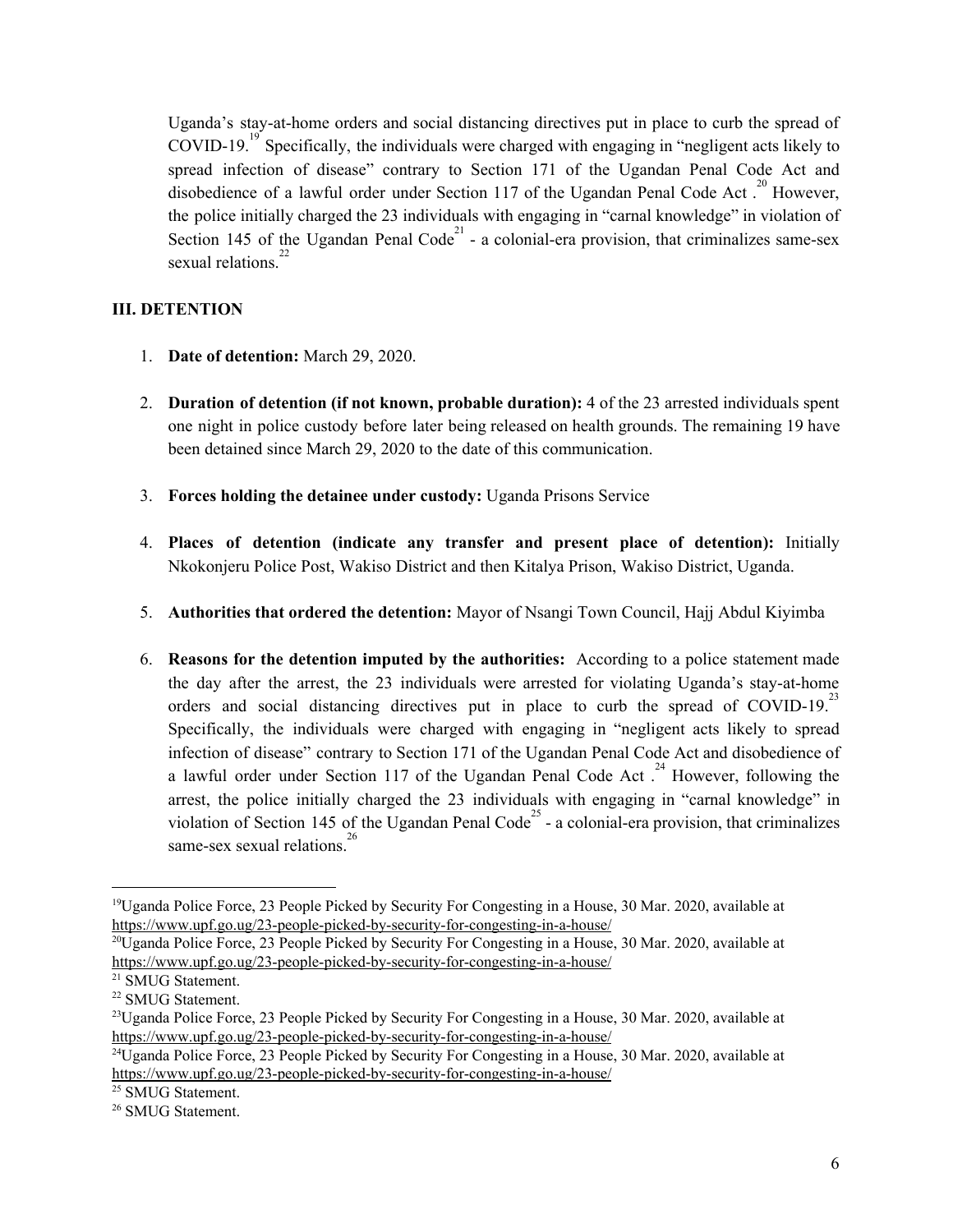7. **Legal basis for the detention including relevant legislation applied (if known):** According to a police statement made the day after the arrest, the 23 individuals were arrested for violating Uganda's stay-at-home orders and social distancing directives put in place to curb the spread of COVID-19.<sup>27</sup> Specifically, the individuals were charged with engaging in "negligent acts likely to spread infection of disease" contrary to Section 171 of the Ugandan Penal Code Act and disobedience of a lawful order under Section 117 of the Ugandan Penal Code Act.<sup>28</sup> However, following the arrest, the police initially charged the 23 individuals with engaging in "carnal knowledge" in violation of Section 145 of the Ugandan Penal Code<sup>29</sup> - a colonial-era provision, that criminalizes same-sex sexual relations. 30

## **IV. DESCRIBE THE CIRCUMSTANCES OF THE ARREST AND THE REASONS WHY YOU CONSIDER THE ARREST AND/OR DETENTION TO BE ARBITRARY**

Part A of this section describes the Ugandan government's documented history of suppressing the fundamental rights of their LGBTI community and the particular vulnerabilities facing detained persons due to the threat of COVID-19. Part B presents the case of 23 individuals who were arbitrarily arrested and the remaining 19 who are currently arbitrarily detained because of their real or perceived sexual orientation or gender identity following an unlawful raid of the LGBTIQ shelter, Children of the Sun Foundation (COSF).

## **A. Background on Uganda**

### **1. Relevant Political, Legal and Social Background of Uganda**

Uganda is a constitutional republic led since 1986 by President Yoweri Museveni of the National Resistance Movement (NRM) party. The NRM retains power through the manipulation of state resources, intimidation by security forces, and politicized prosecutions of opposition leaders.<sup>31</sup> In 2016 Museveni assumed a fifth five-year term and returned an NRM majority to the unicameral parliament after a flawed election that fell short of international standards amid voter disenfranchisement and intimidation.<sup>32</sup> The periods before, during, and after the elections were marked by an increasing closing of political space, intimidation of journalists, and widespread use of torture by the security agencies. In the Freedom in the World Report 2019, Uganda's status declined from "partly free" to "not free" due to attempts by president

<sup>27</sup>Uganda Police Force, 23 People Picked by Security For Congesting in a House, 30 Mar. 2020, available at <https://www.upf.go.ug/23-people-picked-by-security-for-congesting-in-a-house/>

 $^{28}$ Uganda Police Force, 23 People Picked by Security For Congesting in a House, 30 Mar. 2020, available at <https://www.upf.go.ug/23-people-picked-by-security-for-congesting-in-a-house/>

<sup>29</sup> SMUG Statement.

<sup>&</sup>lt;sup>30</sup> SMUG Statement.

<sup>31</sup> Freedom House, Freedom in the World 2019: Uganda,

<https://freedomhouse.org/country/uganda/freedom-world/2019> [hereinafter Freedom House 2019 Report]. <sup>32</sup> U.S. Department of State, Uganda 2019 Human Rights Report (2019),

<https://www.state.gov/wp-content/uploads/2020/02/UGANDA-2019-HUMAN-RIGHTS-REPORT.pdf> [hereinafter State Department 2019 Report].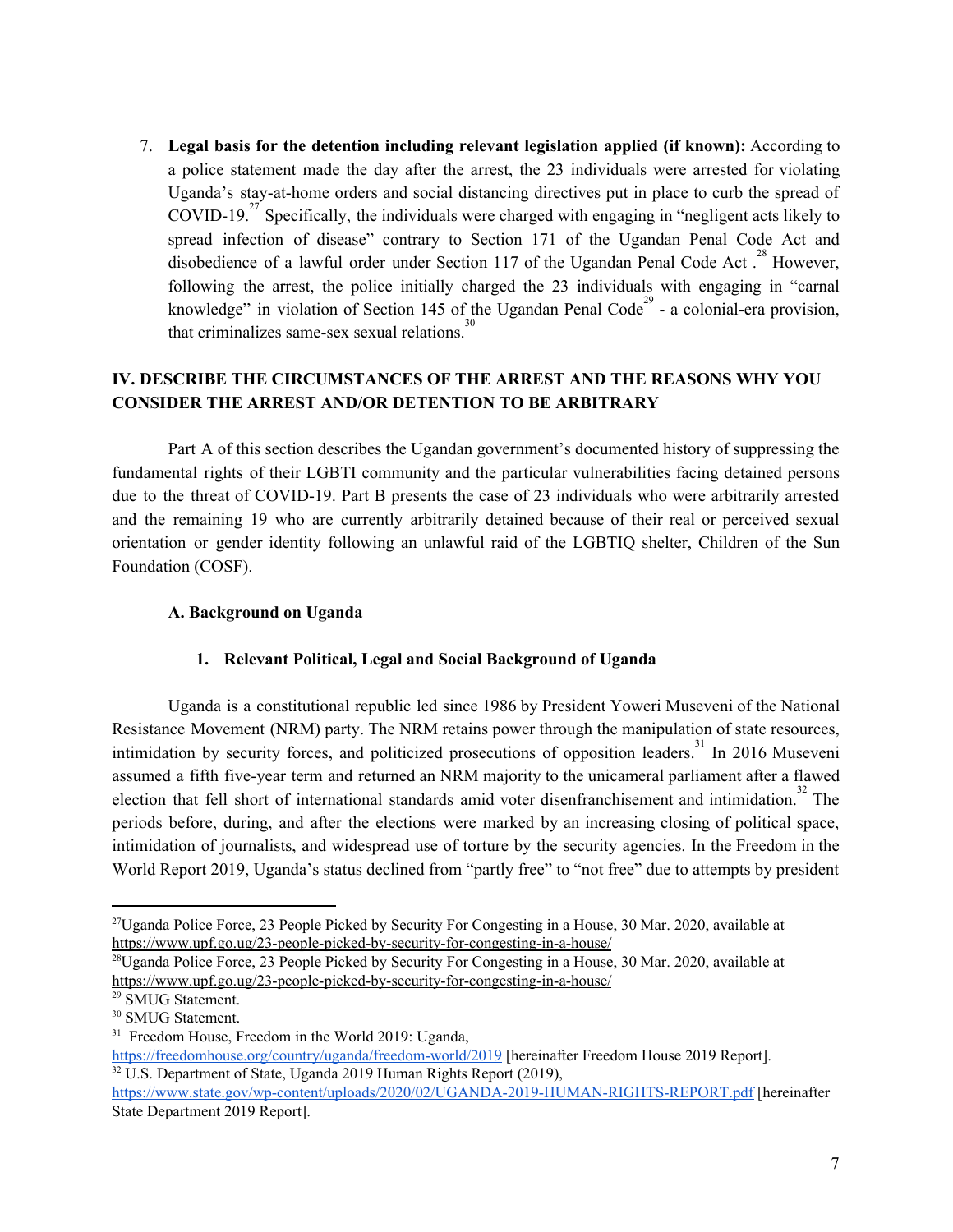Yoweri Museveni's government to restrict free expression, including through surveillance of electronic communications and a regressive tax on social media use. Human rights issues included reports of unlawful or arbitrary killings; forced disappearance; torture; arbitrary detention; political prisoners; violence and intimidation against journalists, censorship, criminalization of libel, and restricted access to the internet; substantial interference with the rights of peaceful assembly and freedom of association; restrictions on political participation; corruption; criminalization of same-sex consensual sexual conduct; and security force harassment and detention of LGBTI persons.<sup>33</sup>

### **2. Arbitrary Detention in Uganda**

Although Ugandan law prohibits arbitrary arrest and detention, security forces often arbitrarily arrested and detained persons, including opposition leaders, politicians, activists, human rights defenders, journalists and LGBTI individuals.<sup>34</sup>

## **3. Acts of Violence, Discrimination, and Other Abuses Based on Sexual Orientation and Gender Identity**

Although the Constitutional Court nullified the Anti-Homosexuality Act in 2014, consensual same-sex sexual conduct is still illegal according to a colonial-era law that criminalizes "carnal knowledge of any person against the order of nature" and provides for a penalty of up to life imprisonment.<sup>35</sup> Although the law does not expressly restrict freedoms of expression or peaceful assembly based on sexual orientation or gender identity, the government has severely restricted such rights for LGBTI people. The law does not prohibit discrimination against LGBTI persons in housing, employment, nationality laws, or access to government services. LGBTI persons face discrimination, legal restrictions, societal harassment, violence, and intimidation. Authorities perpetuate violence against LGBTI individuals, block meetings organized by LGBTI persons and activists and routinely arbitrarily arrest and detain them. Police continue to carry out forced anal examinations on men and transgender women accused of consensual same-sex conduct.<sup>36</sup> Local civil society organizations report that public and private health-care services turn away LGBTI persons who seek medication and some lead community members to harass persons seeking medical care.<sup>37</sup>

### **4. Targeting of LGBTI Persons and Escalating Patterns of Arrests**

In recent months, anti-LGBTI violence and discrimination have reached alarmingly high levels. In August 2019, a lesbian woman was [brutally](https://www.theguardian.com/global-development/2019/oct/30/ugandan-doctor-under-investigation-over-claims-he-assaulted-lgbt-patient) beaten by a doctor, who allegedly used an iron bar to crack her skull and dislocate her arm.<sup>38</sup> In October 2019, Brian [Wasswa,](https://www.hrw.org/news/2019/10/15/uganda-brutal-killing-gay-activist) a young gay activist, was bludgeoned

<https://www.hrw.org/world-report/2017/country-chapters/uganda> [hereinafter HRW World Report 2017].. <sup>37</sup>State Department 2019 Report.

<sup>33</sup>State Department 2019 Report.

<sup>34</sup>State Department 2019 Report.

<sup>&</sup>lt;sup>35</sup>State Department 2019 Report.

<sup>36</sup> Human Rights Watch, World Report 2017: Uganda (2017),

<sup>38</sup>World Politics Review, Uganda's Escalating LGBT Crackdown Feels Eerily Familiar, 21 Nov. 2019, available at <https://www.worldpoliticsreview.com/articles/28364/uganda-s-escalating-lgbt-crackdown-feels-eerily-familiar>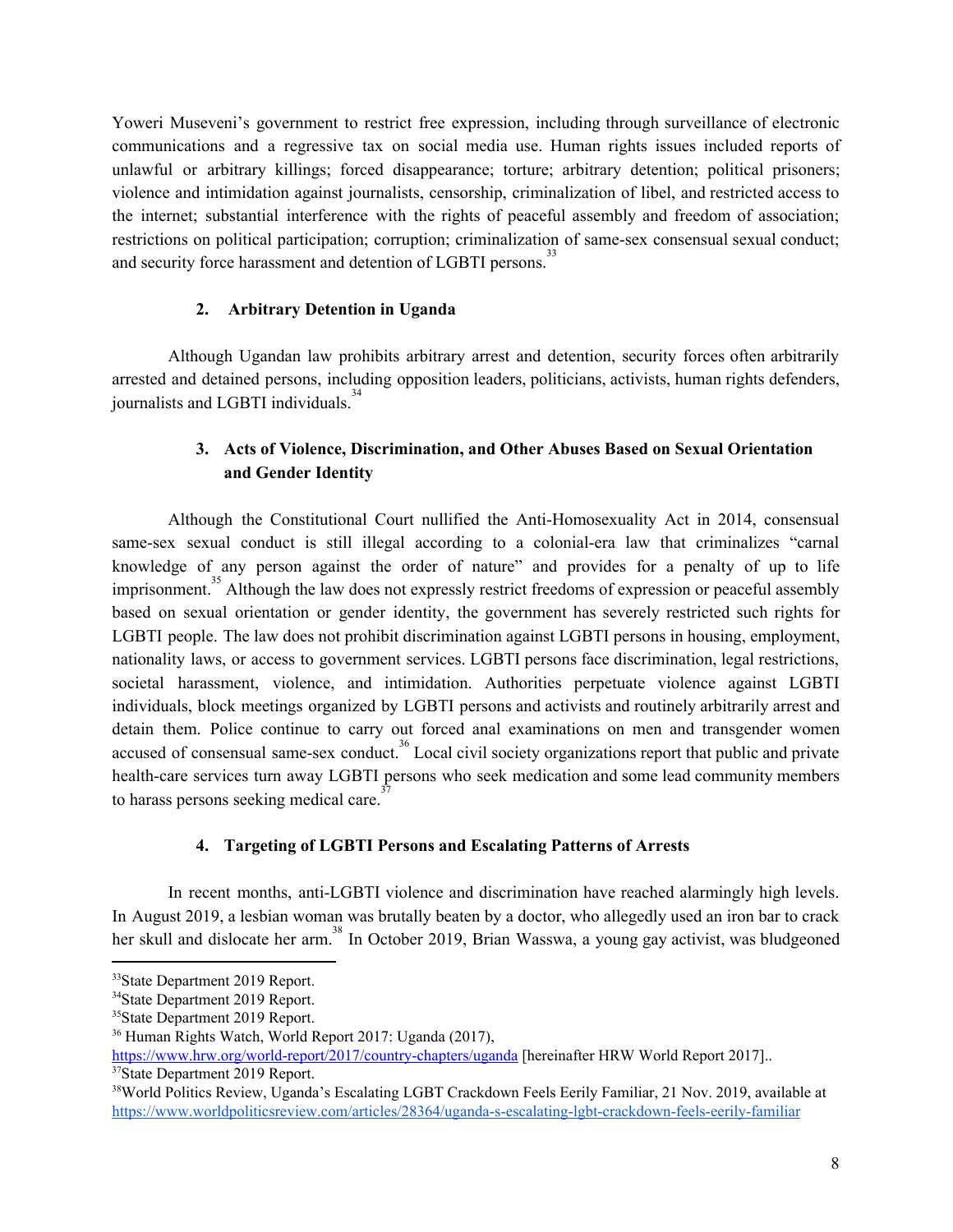to death inside of his home in the eastern town of Jinja. Days after Wasswa's murder, Ethics and Integrity Minister Simon Lokodo told reporters that parliament planned to introduce a bill that would [criminalize](https://www.reuters.com/article/us-uganda-lgbt-rights/uganda-plans-bill-imposing-death-penalty-for-gay-sex-idUSKBN1WP1GN) the "promotion and [recruitment"](https://www.reuters.com/article/us-uganda-lgbt-rights/uganda-plans-bill-imposing-death-penalty-for-gay-sex-idUSKBN1WP1GN) by LGBTI people, and would include the death penalty for "grave" consensual same-sex acts.<sup>39</sup> A few days later Ugandan MP, James Buturo, said parliamentarians wanted to retable the "Kill the Gays" bill.<sup>40</sup> The Office of the President later tried to walk back this promise to reintroduce a "Kill the Gays" bill, stating that the "Government of Uganda has no plans of re-introducing the anti-homosexuality bill on the floor of parliament,<sup>341</sup> however, the Minister's statement was still out there, fueling homophobic sentiments and leaving members of Uganda's LGBTI community vulnerable and susceptible to targeted attacks. Later that month, the Ugandan authorities carried out raids and mass arrests of LGBTI persons. The police arrested 16 LGBTI activists at their office after the activists had themselves called the police for protection from a homophobic mob that surrounded their office. But, after dispersing the mob the police arrested the 16 activists all while using homophobic insults<sup>42</sup>. While in police custody, the 16 detainees were forced to undergo anal examinations and abuse. They were later released on bail but currently face charges for "carnal knowledge against the order of nature" under the Ugandan Penal Code.<sup>43</sup> In November 2019, the Ugandan police forces raided Ram Bar, a well-known bar where specific nights are known to be safe and welcoming for LGBTI people to attend, in the capital of Kampala, and arrested 127 people.<sup>44</sup> Patrons were listening to music, and holding a health meeting when the police stormed in, brutally arresting the patrons, throwing them into police trucks and detaining them at Central Police Station in Kampala. On March 6, 2020, police officers arrested 13 LGBTI people who were part of an HIV outreach in Masaka district and detained them overnight without charge. The 13 were released the following day, and subsequently their property was given back to them.<sup>45</sup>

### **5. Detention Conditions in Uganda**

Detention conditions remain poor and even life threatening in some cases.<sup>46</sup> Serious problems included overcrowding, physical abuse of detainees by security staff and fellow inmates, inadequate food,

<sup>&</sup>lt;sup>39</sup> Human Rights Watch, Uganda: Brutal Killing of Gay Activist, 15 Oct. 2019, available at <https://www.hrw.org/news/2019/10/15/uganda-brutal-killing-gay-activist>

<sup>40</sup> The Guardian, Ugandan MPs Press for Death Penalty for Homosexual Acts, 15 Oct. 2019 available at [https://docs.google.com/document/d/1ThlLhKfZO\\_dv0Zgmsmwfb-j7jyokM-Z2X7shbwa2X0Q/edit](https://docs.google.com/document/d/1ThlLhKfZO_dv0Zgmsmwfb-j7jyokM-Z2X7shbwa2X0Q/edit)

<sup>41</sup> LGBTQ Nation, Uganda Says it's Not Reintroducing the Kill the Gays' Bill, Confusing Everyone, 15 Oct. 2019, available at <https://www.lgbtqnation.com/2019/10/uganda-says-not-reintroducing-kill-gays-bill-confusing-everyone/>

<sup>&</sup>lt;sup>42</sup> The Guardian, Uganda Arrests 16 LGBT Activists on Suspicion of Gay Sex, 24 Oct. 2019, available at <https://www.theguardian.com/world/2019/oct/24/sixteen-lgbt-activists-arrested-in-uganda-as-hate-crimes-soar>

<sup>43</sup> Uganda: The Penal Code Act, Section 145.

<sup>44</sup> Independent, Uganda Charges 67 After Raid on Gay Bar, 13 Nov. 2019, available at [https://www.independent.co.uk/news/world/africa/uganda-lgbt-rights-arrest-crime-punishment-death-penalty-activis](https://www.independent.co.uk/news/world/africa/uganda-lgbt-rights-arrest-crime-punishment-death-penalty-activism-a9201426.html) [m-a9201426.html](https://www.independent.co.uk/news/world/africa/uganda-lgbt-rights-arrest-crime-punishment-death-penalty-activism-a9201426.html)

<sup>&</sup>lt;sup>45</sup> Sexual Minorities Uganda (SMUG), Covid-19 : End Arbitrary Raids and Arrests on LGBTIO Shelters, 9 April 2020, available at <https://sexualminoritiesuganda.com/covid-19-end-arbitrary-raids-and-arrests-on-lgbtiq-shelters/> [hereinafter SMUG Statement].

<sup>46</sup>State Department 2019 Report.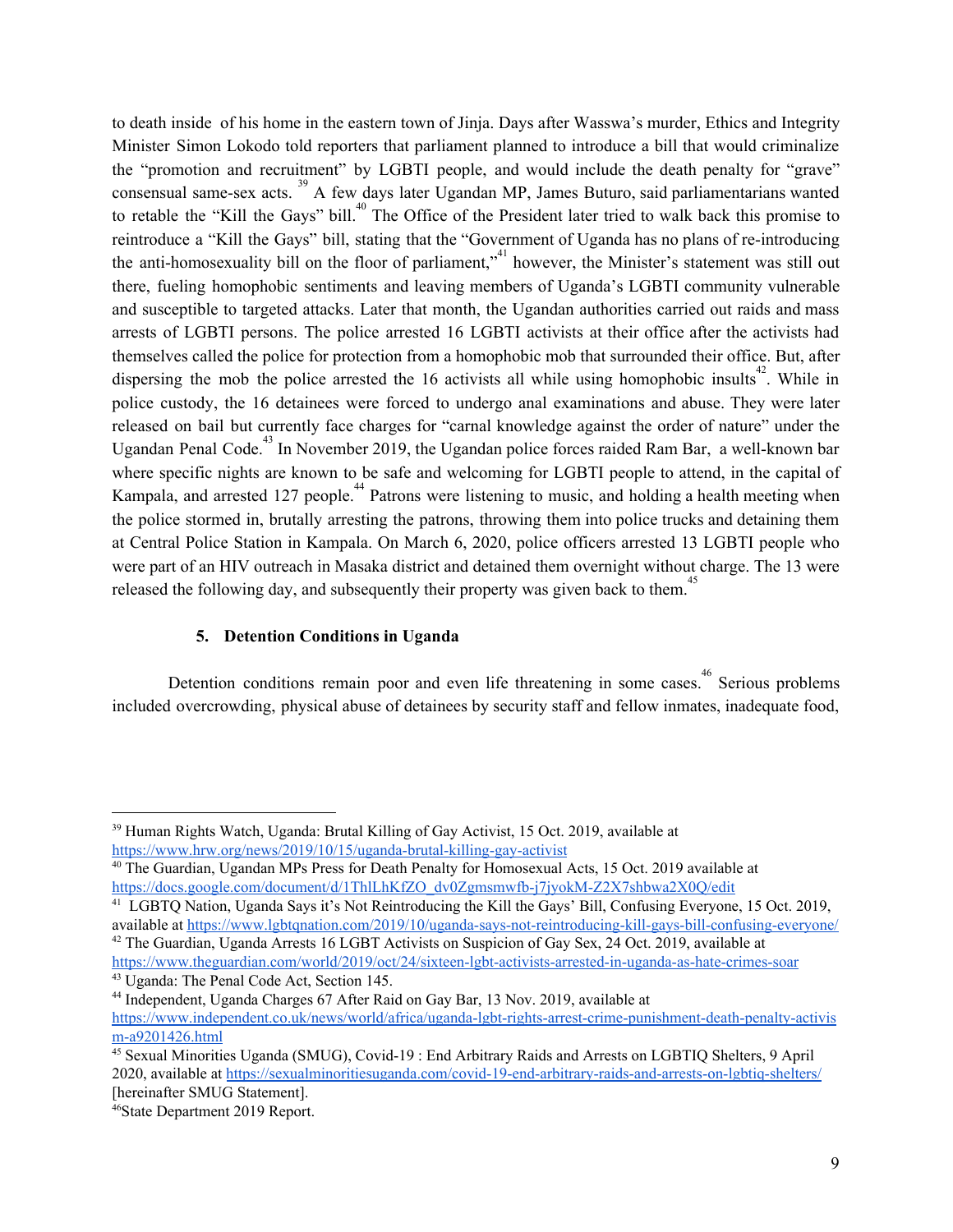and understaffing.<sup>47</sup> Torture by security forces and prison personnel have been reported.<sup>48</sup> Reports of forced labor continued, and most prisons did not have accommodations for persons with disabilities<sup>49</sup>.

## **6. COVID-19 and Detention**

COVID-19 has been declared a global pandemic and the prevention of the spread of the virus is difficult everywhere but prisons in particular are some of the hardest places to protect. Due to the nature of prisons, detained persons face higher vulnerabilities to the spread of COVID-19.<sup>50</sup> Detained persons are often confined to small spaces with a high concentration of other people, an environment that allows for the rapid transmission of the disease. It is for these reasons why there have been global calls for the depopulation of prison populations in order to curb the spread of COVID-19 and ensure the right to health for all persons deprived of their liberty. In light of this the World Health Organization (WHO) and the Office of the High Commissioner for Human Rights (OHCHR) issued an interim guidance specific to the issues of persons deprived of their liberties. In their guidance, the agencies specifically state that all those who are arbitrarily detained should be released immediately as the prohibition of arbitrary detention is a non-derogable norm and their continued detention under the current public health emergency may also severely impact their right to health and their right to life.<sup>51</sup> In Uganda there are currently 79 confirmed cases of COVID-19 and 0 confirmed deaths.<sup>52</sup> In response to the growing number of cases, the State has imposed strict preventative measures to curb the spread of the disease including, stay-at-home orders, a ban on public transport, and a national curfew.<sup>53</sup> Unfortunately, reports have revealed security forces using excessive force and committing other abuses in order to enforce these strict measures.<sup>54</sup> UN experts have also expressed concern that Uganda may be using COVID-19 emergency laws to target gay, lesbian, bisexual and transgender people under the guise of protecting public health.<sup>55</sup> In particular they referenced the March 29th raid and arrest of 23 individuals at the LGBTIQ shelter, Children of the Sun Foundation (COSF).<sup>56</sup> In an effort to decongest their crowded prisons to prevent transmission of the virus, the Uganda Prisons Service has listed 2,000 prisoners across the country to be released pending approval

 $^{49}$ Id

[https://interagencystandingcommittee.org/system/files/2020-03/IASC%20Interim%20Guidance%20on%20COVID-](https://interagencystandingcommittee.org/system/files/2020-03/IASC%20Interim%20Guidance%20on%20COVID-19%20-%20Focus%20on%20Persons%20Deprived%20of%20Their%20Liberty.pdf)[19%20-%20Focus%20on%20Persons%20Deprived%20of%20Their%20Liberty.pdf](https://interagencystandingcommittee.org/system/files/2020-03/IASC%20Interim%20Guidance%20on%20COVID-19%20-%20Focus%20on%20Persons%20Deprived%20of%20Their%20Liberty.pdf)  $51$ Id.

 $47$ Id.

 $^{48}$ Id.

<sup>50</sup>Inter-Agency Standing Committees, Interim Guidance COVID-19: FOCUS ON PERSONS DEPRIVED OF THEIR LIBERTY Mar. 2020, available at

<sup>&</sup>lt;sup>52</sup> Ministry of Health, Guidelines on Preventive Measures Against Coronavirus, 2020, available at [https://www.health.go.ug/covid/#](https://www.health.go.ug/covid/)

<sup>53</sup> Anadolu Agency, Uganda Tighten Measures After COVID-19 Rises, 09 April 2020, available at <https://www.aa.com.tr/en/africa/uganda-tightens-measures-after-covid-19-cases-rise/1797954>

<sup>54</sup> Human Rights Watch, Uganda: Respect Rights in Covid-19 Response, 02 April 2020, available at <https://www.hrw.org/news/2020/04/02/uganda-respect-rights-covid-19-response>

<sup>&</sup>lt;sup>55</sup> United Nations Human Rights Office of the High Commissioner, UN rights experts fear Uganda is using COVID-19 emergency powers to target LGBT people, 27 Apr. 2020, available at <https://www.ohchr.org/EN/NewsEvents/Pages/DisplayNews.aspx?NewsID=25770&LangID=E>

<sup>56</sup> Id.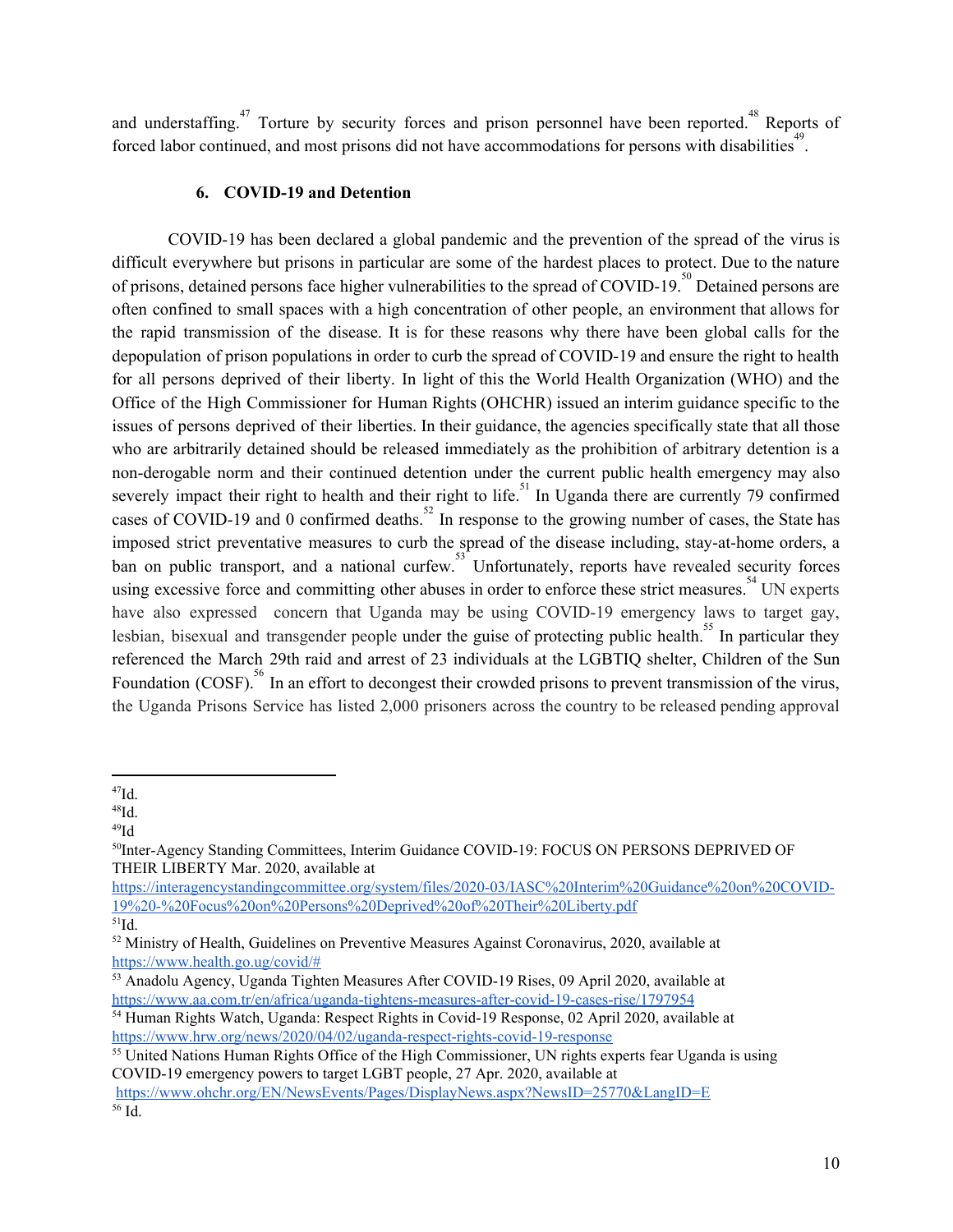by the Attorney General.<sup>57</sup> The UN experts have called on Uganda to include those detainees, who were arrested during the COSF raid, in the planned release<sup>58</sup>

## **B. The Arrest and Detention of 23 LGBTI Individuals at LGBTIQ Shelter, Children of the Sun Foundation (COSF)**

On March 29, 2020, the mayor of Nsangi Town Council, Hajji Abdul Kiyimba and officers of the Uganda Peoples Defence Forces (UPDF) raided an LGBTIQ shelter, Children of the Sun Foundation (COSF), in Kyengera Town Council. During the raid, the officers arbitrarily arrested twenty-three (23) individuals, 13 of the arrested were shelter residents, and the remaining six were not. Five of the non-shelter residents were visiting from another shelter, one was a guest to one of the residents and one a resident nurse.<sup>59</sup> The police targeted this known LGBTIQ shelter and arbitrarily arrested all 23 individuals because of their real or perceived sexual orientation and gender identity.

According to a police statement made the day after the arrest, the 23 individuals were arrested for violating Uganda's stay-at-home orders and social distancing directives put in place to curb the spread of  $COVID-19<sup>70</sup>$  On March 21st President Museveni issued a detailed directive on preventative measures to be taken in order to curb the spread of the COVID-19 virus. The directive specifically orders people to stay at home  $61$  and further prohibits gatherings of more than 10 people. For allegedly violating these directives, the individuals were charged with engaging in "negligent acts likely to spread infection of disease" contrary to Section 171 of the Ugandan Penal Code Act and "disobedience of a lawful order" under Section 117 of the Ugandan Penal Code Act, although the charge under Section 117 was later dropped. After being held in police custody for one night, the police released four people on March 30th on health grounds. The remaining 19 individuals were arraigned and remanded to Kitalya Prison until April 29th.<sup> $64$ </sup> The police raided the LGBTIQ shelter and arrested all 23 individuals for violating the president's directive, even though at the time of their arrest they were in complete compliance with the COVID-19 restrictions. 13 of the currently detained individuals are shelter residents and were peacefully in their residence when the police raided their home and arrested them. The remaining six, although

<sup>57</sup>CGTN AFRICA, Uganda prisons identify 2,000 inmates for release amid COVID-19 outbreak, 7 Apr. 2020, available at

<https://africa.cgtn.com/2020/04/07/uganda-prisons-identify-2000-inmates-for-release-amid-covid-19-outbreak/> <sup>58</sup>United Nations Human Rights Office of the High Commissioner, UN rights experts fear Uganda is using COVID-19 emergency powers to target LGBT people, 27 Apr. 2020, available at <https://www.ohchr.org/EN/NewsEvents/Pages/DisplayNews.aspx?NewsID=25770&LangID=E>

<sup>59</sup> SMUG Statement.

<sup>60</sup> Uganda Police Force, 23 People Picked by Security For Congesting in a House, 30 Mar. 2020, available at <https://www.upf.go.ug/23-people-picked-by-security-for-congesting-in-a-house/>

<sup>61</sup> NTV News, COVID-19: President Museveni unveils new directives, 21 Mar. 2020, available at <https://www.youtube.com/watch?v=VTqRX7A06EQ>

 $^{62}$ Reuters, Uganda Charges 20 LGBT People with Risking Spread of Coronavirus, 31 Mar. 2020, available at [https://www.reuters.com/article/us-health-coronavirus-uganda-lgbt/uganda-charges-20-lgbt-people-with-risking-spre](https://www.reuters.com/article/us-health-coronavirus-uganda-lgbt/uganda-charges-20-lgbt-people-with-risking-spread-of-coronavirus-idUSKBN21I2QD) [ad-of-coronavirus-idUSKBN21I2QD](https://www.reuters.com/article/us-health-coronavirus-uganda-lgbt/uganda-charges-20-lgbt-people-with-risking-spread-of-coronavirus-idUSKBN21I2QD)

<sup>63</sup>Uganda Police Force, 23 People Picked by Security For Congesting in a House, 30 Mar. 2020, available at <https://www.upf.go.ug/23-people-picked-by-security-for-congesting-in-a-house/>

<sup>64</sup> SMUG Statement.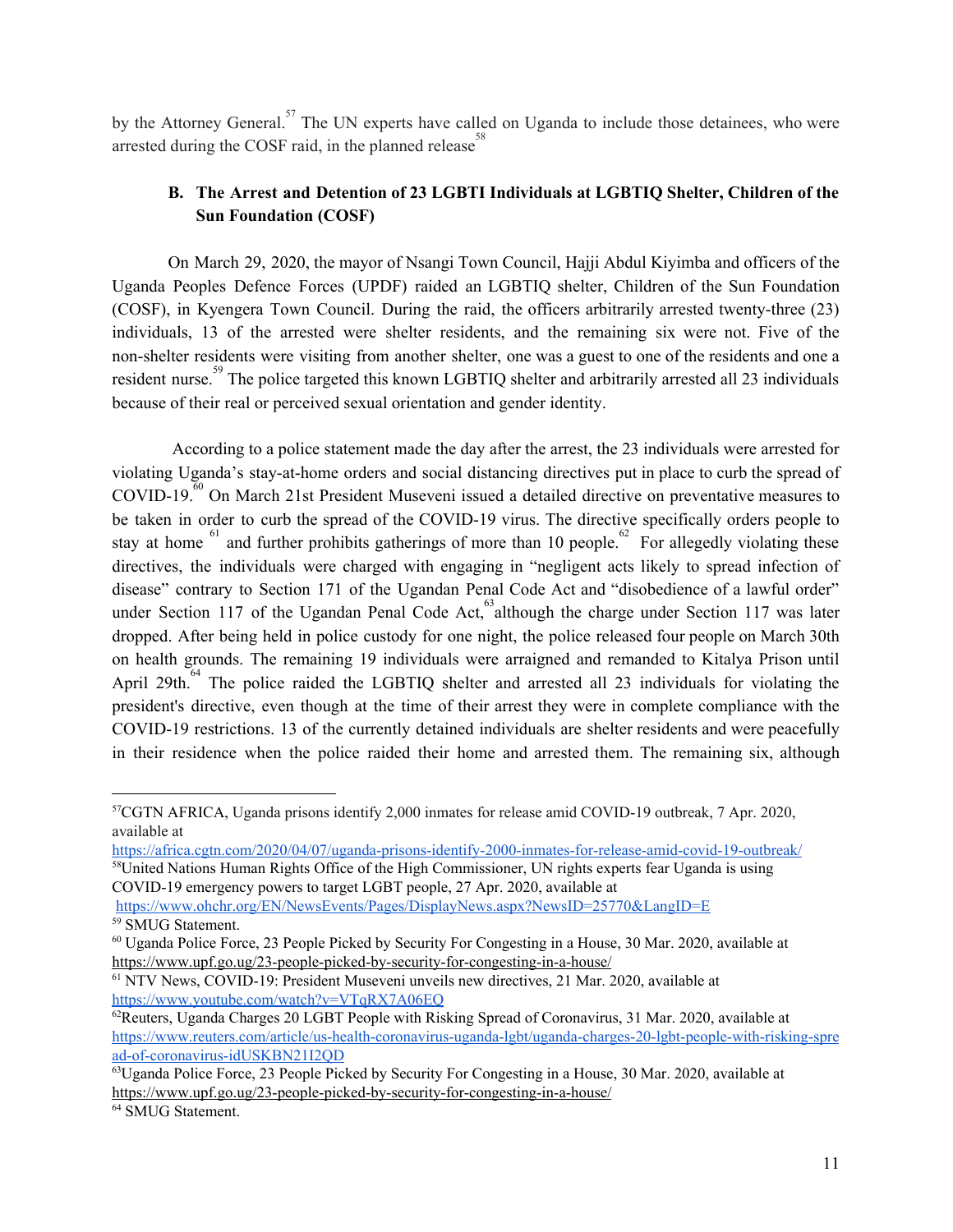non-shelter residents, were also in compliance with the law. Although the president's directive set limits on the number of people allowed for a gathering, it did not establish limits on the number of individuals permitted in a private home or shelter.

The initial police statement following the arrests claimed that they raided the shelter and subsequently arrested the 23 individuals for violating the COVID-19 restrictions and therefore intended to charge them with violating Sections 171 and 117 of the Ugandan Penal Code. However, reports later revealed that the police initially charged the 23 individuals with engaging in "carnal knowledge," in violation of Section 145 of the Ugandan Penal Code<sup>65</sup> - a homophobic colonial-era provision, that criminalizes same-sex sexual relations.<sup>66</sup> The police charged these individuals under this provision although they did not witness anyone engaging in sexual relations at the time of the raid and arrests. Local media footage of the raid recorded neighbours of the shelter and leaders of the area stating that they were worried about the "homosexual behaviour" of the youths in the COSF shelter. $\frac{67}{10}$  The footage also showed Mayor Hajji Abdul Kiyimba, whipping and verbally lashing out at two of the shelter residents while forcing them to admit that they are homosexuals.<sup>68</sup> After their arrest a search was reportedly conducted of the shelter in order to find "evidence of homosexulaity."<sup>69</sup> Some of the items recovered and kept as evidence included several bottles of an Antiretroviral Drug regimen commonly used as Pre-Exposure Prophylaxis, two oral HIV self-testing kits, and several condoms.

#### **1. Current Status**

On March 31, 2020, the 19 individuals were arraigned before the Chief Magistrates Court of Mpigi at Nsangi<sup>70</sup> and charged with "doing negligent acts likely to spread infection or disease" contrary to Section 171 of the Uganda Penal Code Act and "disobedience of a lawful order" contrary to Section of 117 of the penal code,  $\frac{1}{2}$  although the charge under Section 117 was later dropped. All 19 individuals were remanded to Kitalya Prison until April 28, 2020. The Uganda Prisons Service denied the 19 individuals access to their lawyers.<sup>72</sup> The lawyers then challenged the legality of the denial of access to lawyers in the High Court and the High Court then granted a certificate of urgency in the matter. Their lawyers also filed a bail application before the Chief Magistrates Court of Mpigi at Nsangi, however it has yet to be fixed for hearing.

<sup>&</sup>lt;sup>65</sup> SMUG Statement.

<sup>66</sup>Uganda: The Penal Code Act, Section 145.

<sup>67</sup> SMUG Statement.

<sup>68</sup>SMUG Statement.

<sup>69</sup> Towleroad, Uganda Raids LGBTQ Homeless Shelter, Arrests and Jails 23 People for Unwarranted COVID-19 Offenses After Considering Charging Them Under Anti-Homosexuality Laws, 6 Apr. 2020, available at <https://www.towleroad.com/2020/04/uganda-lgbtq-coronavirus/>

<sup>70</sup> SMUG Statement.

<sup>71</sup> Uganda Police Force, 23 People Picked by Security For Congesting in a House, 30 Mar. 2020, available at <https://www.upf.go.ug/23-people-picked-by-security-for-congesting-in-a-house/>

 $72$  Letter from Uganda prisons dated  $22<sup>nd</sup>$  April 2020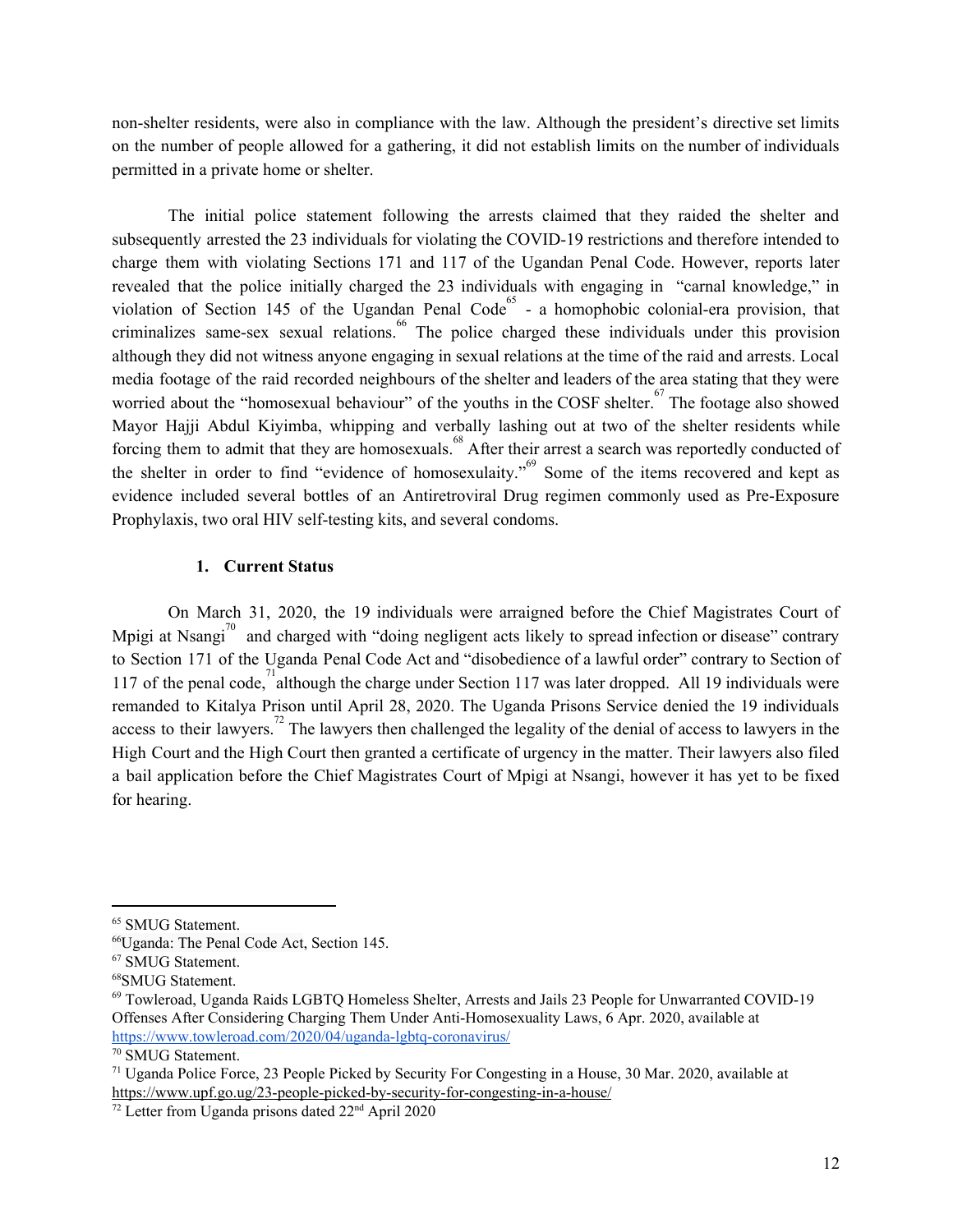On April 28, 2020, the scheduled hearing did not take place. The 19 were not brought to court for the hearing and neither did the magistrate or the prosecution showed up. If found guilty under Section 171 of the Ugandan Penal Code they could face up to seven years in prison.

#### **2. Legal Analysis**

For the reasons set forth below, the detention of these 19 individuals constitutes an arbitrary detention of their liberty<sup>73</sup> under Category I, Category III and Category V as set forth by the United Nations Working Group on Arbitrary Detention (herein, the Working Group). The detention is arbitrary under Category I because it does not have any legal justification. The detention is arbitrary under Category III because the government's detention and prosecution of these 19 individuals fails to meet minimum international standards of due process. The detention is arbitrary under Category V because the 19 victims were targeted by the government because of their real or perceived gender identity and sexual orientation.

#### **i. Category I: No Basis for Detention**

The detention of these 19 individuals is arbitrary under Category I, as the charges against these 19 individuals are without merit and cannot be used as a lawful basis to justify their continued detention.

A detention is arbitrary under Category I when it is "clearly impossible to invoke any legal basis justifying the deprivation of liberty.<sup> $n^{74}$ </sup> Article 9(1) of the ICCPR, which confirms the right to liberty and freedom from arbitrary detention, guarantees that "No one shall be deprived of his liberty except on such grounds and in accordance with such procedure as are established by law."<sup>75</sup> This right is reiterated by Article 9 of the UDHR and principles 2 and  $36(2)$  of the Body of Principles.<sup>76</sup> The U.N. Human Rights Committee has interpreted this right to mean that "procedures for carrying out legally authorized deprivation of liberty should also be established by law and State parties should ensure compliance with their legally prescribed procedures."<sup>77</sup> Further, in light of the global pandemic that is COVID-19,

<sup>&</sup>lt;sup>73</sup> An arbitrary deprivation of liberty is defined as a "depriv[ation] of liberty except on such grounds and in accordance with such procedures as are established by law." International Covenant on Civil and Political Rights, GA Res 2200A (XXI), 21 U.N. GAOR Supp. (No. 16), at 52, UN Doc. A/6316 (1966), 999 U.N.T.S. 171, entered into force Mar. 23, 1976, Art. 9(1) [hereinafter ICCPR]. Such a deprivation of liberty is specifically prohibited by international law. Id. "No one shall be subjected to arbitrary arrest, detention or exile." Universal Declaration of Human Rights, G.A. Res. 217A (III), U.N. Doc. A/810, Art. 9 (1948) [hereinafter UDHR]. "Arrest, detention or imprisonment shall only be carried out strictly in accordance with the provisions of the law." Body of Principles for the Protection of Persons under Any Form of Detention or Imprisonment, GA Res. 47/173, 43 U.N. GAOR Supp. (No. 49) 298, A/43/49, Dec. 9, 1998, Principle 2 [hereinafter Body of Principles].

<sup>74</sup> Report of the Working Group on Arbitrary Detention, A/HRC/30/69, Aug. 4, 2015, ¶8(a) [hereinafter Revised Methods of Work].

 $75$  ICCPR, at art 9(1).

<sup>76</sup> UDHR, at art 9; Body of Principles, at principles 2 and 36(2).

<sup>77</sup> UN Human Rights Committee, General Comment No. 35, UN Doc. CCPR/C/GC/35, ¶ 23, (16 Dec. 2014).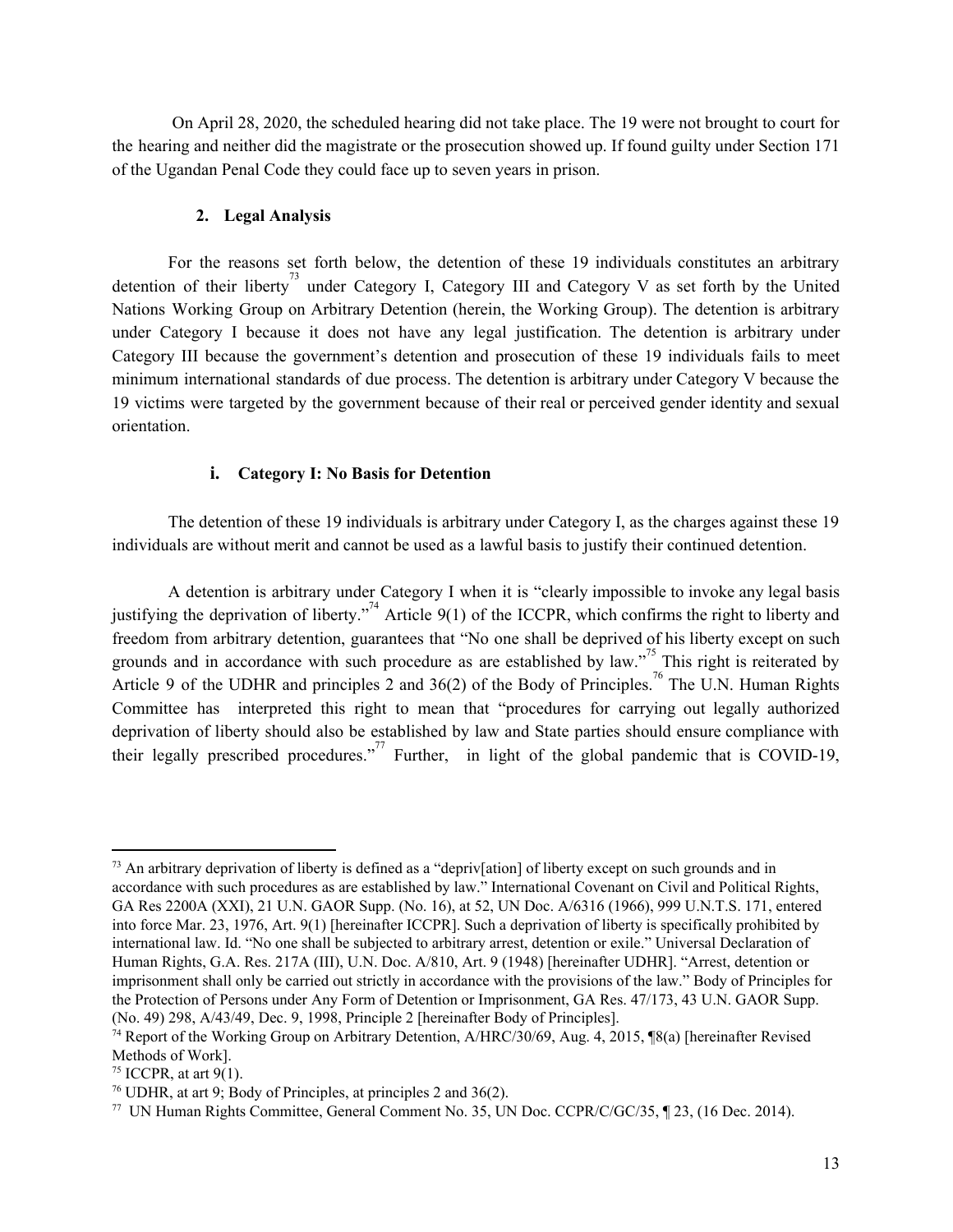OHCHR issued a statement calling on governments to release every person being detained without sufficient legal basis.<sup>78</sup>

The 19 LGBT individuals have been charged with engaging in "negligent acts likely to spread infection or disease" contrary to Section 171 of the Ugandan Penal Code Act. The specific application of these charges against all 19 individuals cannot justify their pretrial detention because the acts proscribed in the statute cannot be attributed to their actions and thus lack sufficient legal basis.

Section 171 of the Ugandan Penal Code Act provides that it is a crime if any person: "unlawfully or negligently does any act which is and which he or she knows or has reason to believe to be likely to spread the infection of any disease dangerous to life. $^{79}$ 

Here Section 171 of the penal code cannot be a legitimate basis to charge and detain all 19 individuals. On March 29th the Ugandan police raided the known LGBTIQ shelter, Children of the Sun Foundation. The police claimed that all 19 individuals violated Section 171 of the Penal Code by "congesting in a school-like-dormitory setting within a small house" clearly disobeying coronavirus-related directives on social distancing, in particular the ban on gatherings of more than ten. 80 These charges cannot be attributed to these individuals because, contrary to the police's claims, they were in compliance with President Museveni's COVID- 19 restrictions. On March 21st President Museveni issued a detailed directive on preventative measures to be taken in order to curb the spread of the novel COVID-19 virus. The directive specifically orders people to "stay indoors in their home except for the cargo transporters." <sup>81</sup> It also stated that gatherings of more than 10 persons are prohibited.<sup>82</sup> At the time of their arrest, these individuals were actually in compliance with the directive issued by President Museveni. 13 of the currently detained individuals are shelter residents and were peacefully in their residence when the police unlawfully raided their home and arrested them. The remaining six, although non-shelter residents, were also in compliance with the law. Although President Museveni's directive set limits on the number of people allowed for a gathering, it did not establish limits on the number of individuals permitted in a private home or shelter. Ugandan authorities are attempting to criminalize these individuals' lawful actions of existing in their private dwelling. Because the 19 individuals were in compliance with President Museveni's directives, they cannot be found to be in violation of Section 170 which makes it a crime to "unlawfully" engage in an act likely to spread the infection of any disease dangerous to life.  $83$ .

<sup>78</sup>UN Human Rights Office of the High Commissioner, Press briefing note on COVID-19, 3 Apr. 2020, available at <https://www.ohchr.org/EN/NewsEvents/Pages/DisplayNews.aspx?NewsID=25770&LangID=E>

<sup>79</sup> Uganda: The Penal Code Act, Section 171.

<sup>80</sup>Reuters, Uganda Charges 20 LGBT People with Risking Spread of Coronavirus, 31 Mar. 2020, available at [https://www.reuters.com/article/us-health-coronavirus-uganda-lgbt/uganda-charges-20-lgbt-people-with-risking-spre](https://www.reuters.com/article/us-health-coronavirus-uganda-lgbt/uganda-charges-20-lgbt-people-with-risking-spread-of-coronavirus-idUSKBN21I2QD) [ad-of-coronavirus-idUSKBN21I2QD](https://www.reuters.com/article/us-health-coronavirus-uganda-lgbt/uganda-charges-20-lgbt-people-with-risking-spread-of-coronavirus-idUSKBN21I2QD)

<sup>&</sup>lt;sup>81</sup>The State House of Uganda, More guidelines on COVID19, preventive measures & the need for a shut down -President Museveni, 30 Mar. 2020, available at

[ttp://www.statehouse.go.ug/media/press-releases/2020/03/30/more-guidelines-covid19-preventive-measures-need-sh](http://www.statehouse.go.ug/media/press-releases/2020/03/30/more-guidelines-covid19-preventive-measures-need-shut-down-president) [ut-down-president](http://www.statehouse.go.ug/media/press-releases/2020/03/30/more-guidelines-covid19-preventive-measures-need-shut-down-president)

<sup>82</sup>Id.

<sup>83</sup> Uganda: The Penal Code Act, Section 170.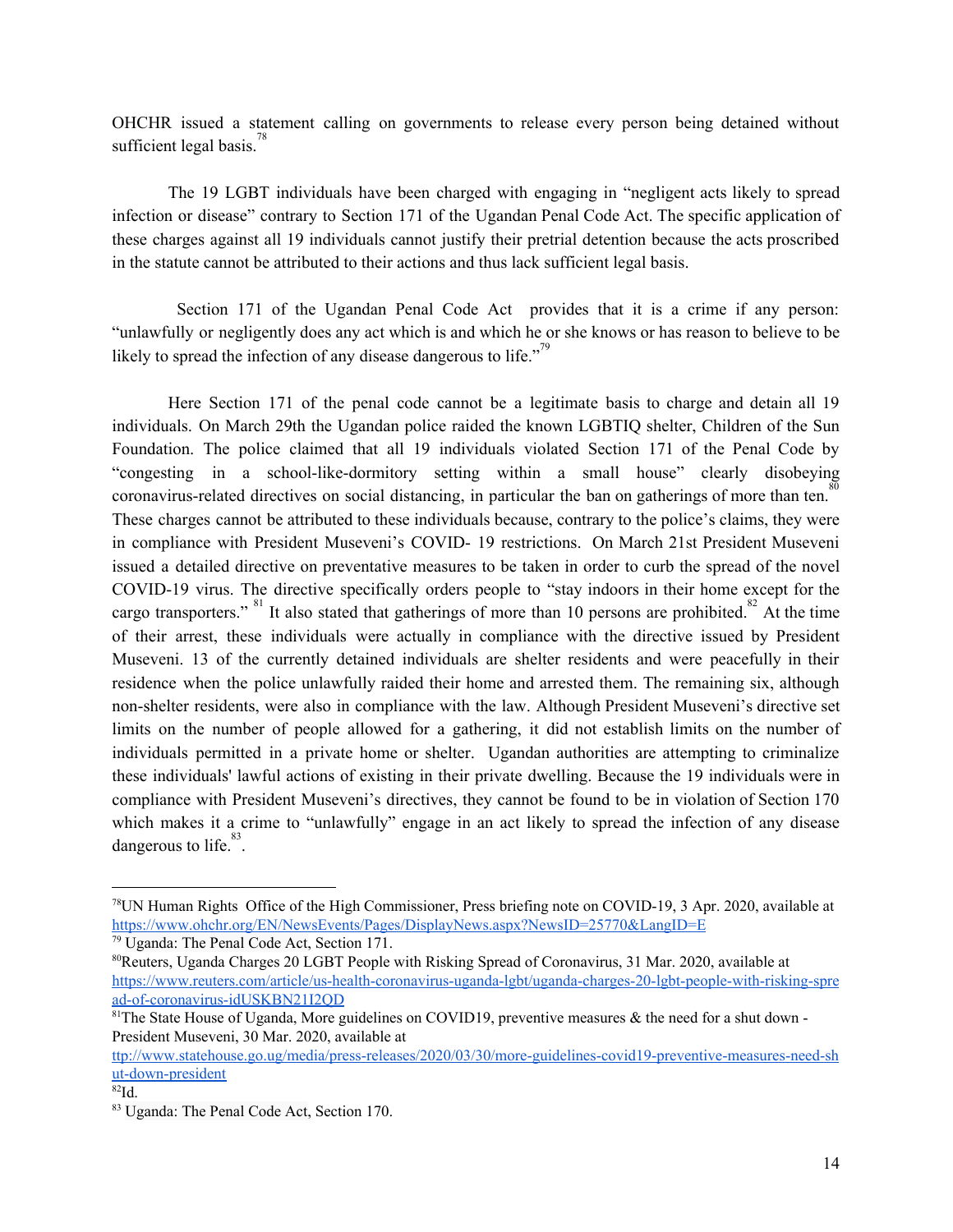Since the 19 individuals cannot be attributed to the crimes laid out in Section 170 of the Ugandan Penal Code Act, there is no legal basis for their detention under these laws and therefore their continued detention under these sections are arbitrary under Category I.

#### **ii. Category III: Violation of the Rights of Due Process**

The detention of these 19 individuals is arbitrary under Category III. A detention is considered arbitrary under Category III "[w]hen the total or partial non-observance of the international norms relating to the right to a fair trial, established in the Universal Declaration of Human Rights and in the relevant international instruments accepted by the States concerned, is of such gravity as to give the deprivation of liberty an arbitrary character.<sup>384</sup> Additionally, the Working Group looks to the Body of Principles for the Protection of All Persons under Any Form of Detention or Imprisonment (Body of Principles).<sup>85</sup>

Article 14 of the International Covenant on Civil and Political Rights recognizes the right of an accused person in a criminal proceeding to a fair trial.<sup>86</sup> An element of this right is the right to counsel, enshrined in section 3(b) and 3(d) of Article 14. Article 14(3)(b) provides that everyone charged with a criminal offence has the right to "have adequate time and facilities for the preparation of his defence and to communicate with counsel of his own choosing."<sup>87</sup> Article 14(3)(d) also states that all persons charged with a criminal offence has a right "to be tried in his presence, and to defend himself in person or through legal assistance of his own choosing; to be informed, if he does not have legal assistance, of this right; and to have legal assistance assigned to him, in any case where the interests of justice so require, and without payment by him in any such case if he does not have sufficient means to pay for it."<sup>88</sup> Principle 11 of the Body of Principles reiterates the right, providing that "a detained person shall have the right to defend himself or to be assisted by counsel as prescribed by law."<sup>89</sup> The right to counsel is also guaranteed under Section 28(d) of the Ugandan Constitution, providing that every person who is charged with a criminal offence shall "be permitted to appear before the court in person or, at that person's own expense, by a lawyer of his or her choice."<sup>90</sup> The Working Group has consistently affirmed the right to counsel and has interpreted the right to include the right to communicate with a lawyer promptly following arrest.<sup>91</sup>

Since their arrest on March 29, 2020, the 19 defendants were denied access to their lawyers at Human Rights Awareness and Promotion Forum (HRAPF). Due to the COVID-19 restrictions on movement to curb the spread of the virus, all private cars and public transport are banned from moving,

<sup>&</sup>lt;sup>84</sup> Revised Methods of Work, ¶8(c).

<sup>&</sup>lt;sup>85</sup> Body of Principles for the Protection of Persons under Any Form of Detention or Imprisonment, GA Res. 47/173, 43 U.N. GAOR Supp. (No. 49) 298, A/43/49, Dec. 9, 1998 [hereinafter Body of Principles].

<sup>86</sup> International Covenant on Civil and Political Rights, Article 14.

 $87$  International Covenant on Civil and Political Rights, Article 14(3)(b).

<sup>88</sup> International Covenant on Civil and Political Rights, Article 14(3)(d).

<sup>89</sup> Body of Principles, at principles 11.

<sup>90</sup> Ugandan Constitution, Section 28(d)

<sup>91</sup> Gaybullo Jalilov v. Uzbekistan, Working Group on Arbitrary Detention, Opinion No. 4/2013, U.N. Doc.

A/HRC/WGAD/2013/4, ¶ 62. Found Mr. Jalilov was arbitrary because he was not allowed to meet with his lawyer until over two months after his arrest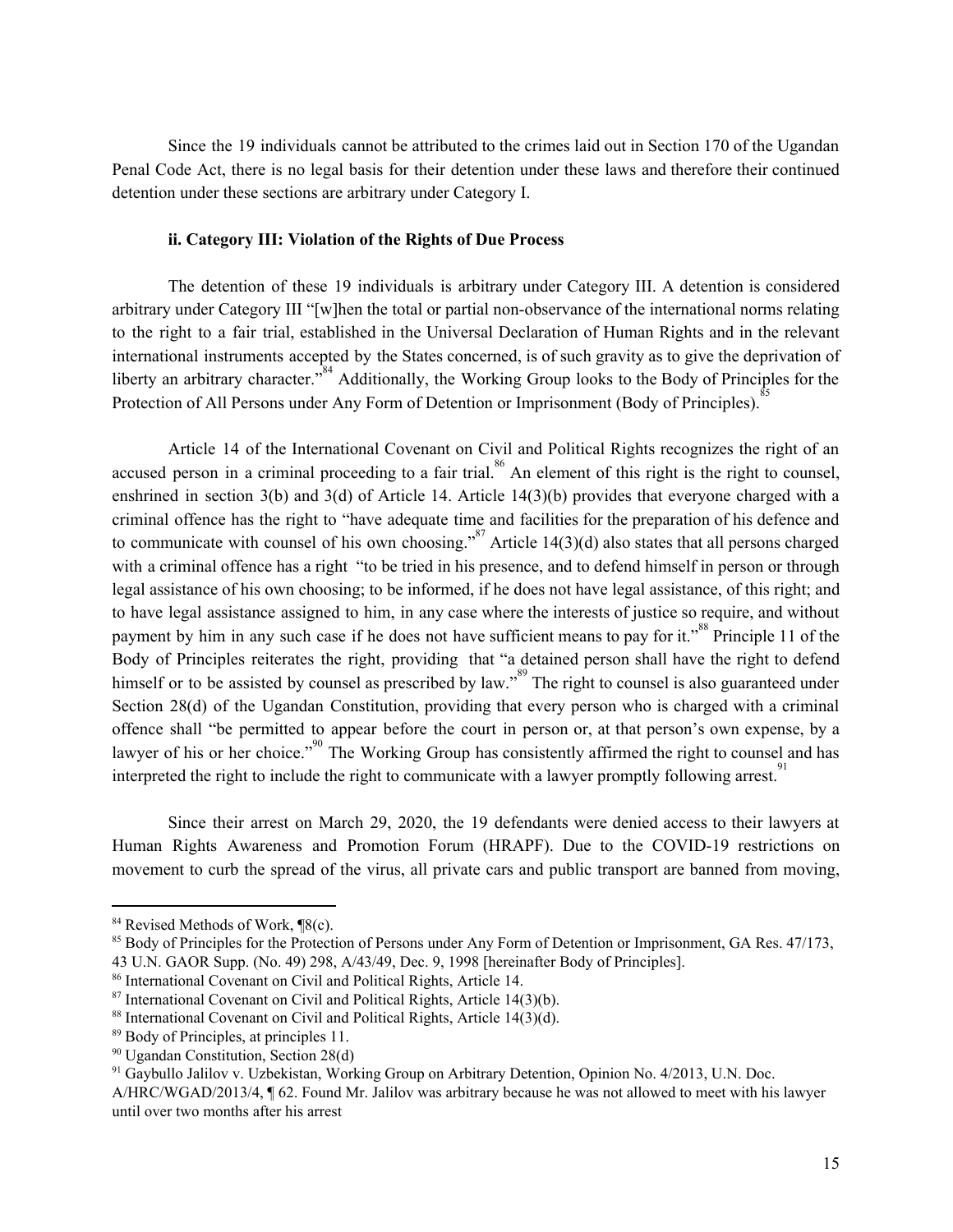except for those performing essential services.<sup>92</sup> When the lawyers at HRAPF filed an application with the Ministry of Works to visit their clients, it was rejected  $^{93}$ - effectively denying all 19 individuals the right to communicate with their lawyers as required under international human rights law. The Uganda Prisons Service also officially denied the 19 individuals access to their lawyers.<sup>94</sup> The lawyers also challenged the legality of the denial of access to lawyers in the High Court and the High Court granted a certificate of urgency in the matter. Their lawyers also filed a bail application before the Chief Magistrates Court of Mpigi at Nsangi, however it has yet to be fixed for hearing. Finally, on May 13 the High Court ordered that their lawyers be granted reasonable access to all 19 defendants, and their lawyers are currently in the process of gaining such access.

The 19 defendants were forced to appear before a magistrate, the day after their arrest, without their legal counsel present, in violation of international human rights law and the Ugandan constitution. 95 By preventing these 19 individuals from accessing their legal counsel, Uganda has violated their right to counsel, an element of the right to a fair trial. Therefore, their detention has failed to meet the minimum standards of due process under both international law and the Ugandan constitution and is therefore arbitrary under Category III.

#### **iii. Category V: Discrimination Based on a Protected Class**

The detention of 19 individuals due to their gender identity and/or sexual orientation is arbitrary under Category V.

A detention is arbitrary under Category V when, in violation of international law, the deprivation of liberty is discriminatory "based on …gender, sexual orientation …that aims towards or can result in ignoring the equality of human beings."<sup>96</sup> Equal protection of all people before the law and freedom from discrimination is expressly protected under international and Ugandan law. Article 26 of the International Covenant on Civil and Political Rights (ICCPR), to which Uganda is a State Party, provides that "[a]ll persons are equal before the law and are entitled without any discrimination to the equal protection of the law. In this respect, the law shall prohibit any discrimination and guarantee to all persons equal and effective protection against discrimination on any grounds such as race, colour, sex, language, religion, political or other opinion, national or social origin, property, birth or other status."<sup>97</sup> Equal protection is also guaranteed by Article 7 of the Universal Declaration of Human Rights (UDHR). Further, Article 21 of the Ugandan Constitution likewise guarantees equality and freedom from discrimination for all.<sup>98</sup> The

<sup>&</sup>lt;sup>92</sup> Erasing 76 Crimes, No lawyers for 20 LGBT Ugandans in prison on Covid-19 charges, 31 Mar. 2020, available at <https://76crimes.com/2020/03/31/no-lawyers-for-20-lgbt-ugandans-in-prison-on-covid-19-charges/> <sup>93</sup> <https://www.hrw.org/news/2020/04/03/uganda-lgbt-shelter-residents-arrested-covid-19-pretext>

<sup>&</sup>lt;sup>94</sup> Letter from Uganda prisons dated 22<sup>nd</sup> April 2020

<sup>95</sup> Erasing 76 Crimes, No lawyers for 20 LGBT Ugandans in prison on Covid-19 charges, 31 Mar. 2020, available at <https://76crimes.com/2020/03/31/no-lawyers-for-20-lgbt-ugandans-in-prison-on-covid-19-charges/>  $96$ Revised Methods of Work,  $\P$ 7(e).

<sup>&</sup>lt;sup>97</sup> ICCPR, Art. 26.

<sup>98</sup> Mukasa and Oyo v. Attorney-General (2008) AHRLR 248 (UgHC 2008) (finding that the Ugandan constitutional rights apply to lesbian, gay, bisexual, and transgender (LGBT/Kuchu) people regardless of whether they are homosexual or transgender)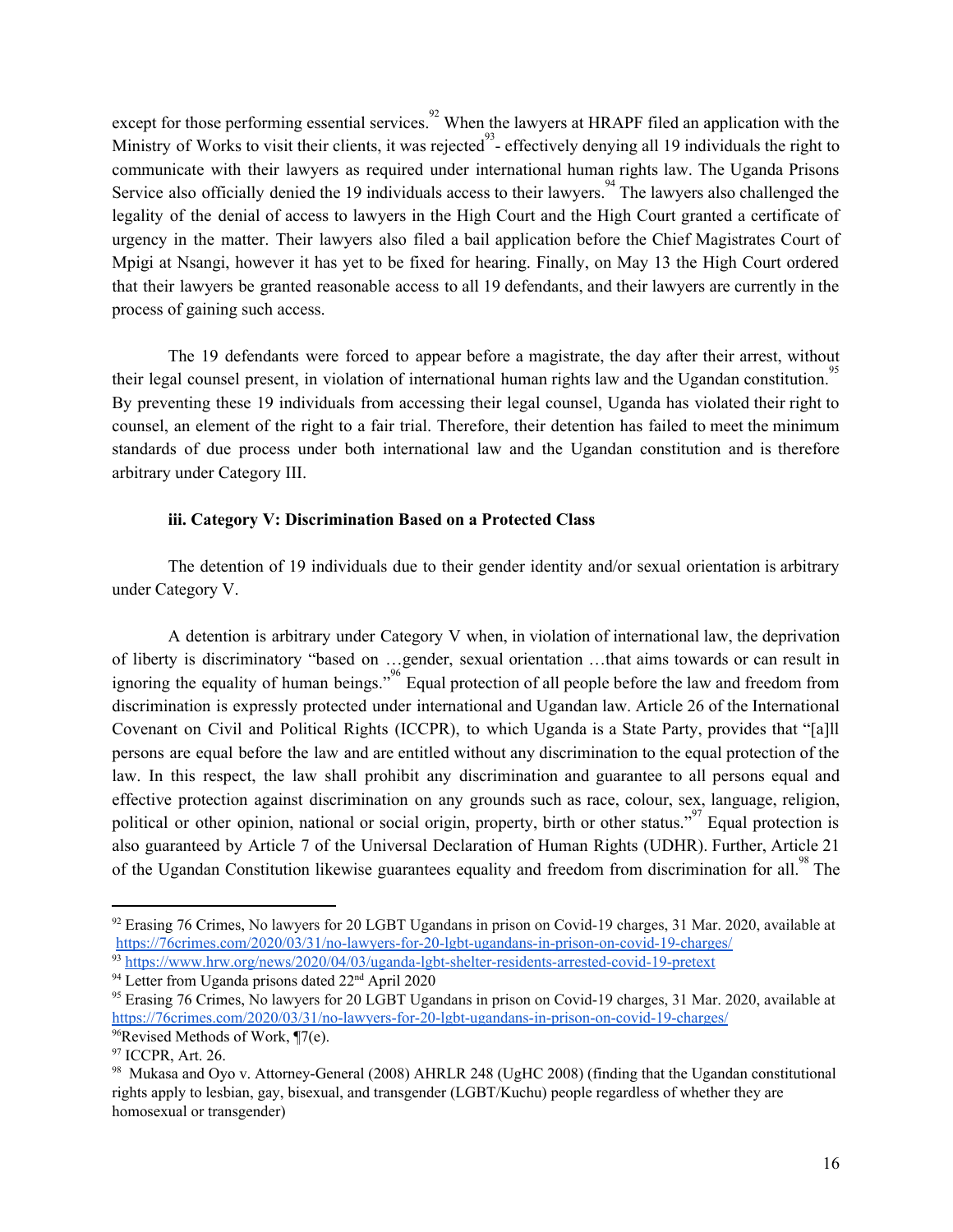UN Human Rights Committee has found that in order for a state to remain in compliance with Article 26 of the ICCPR, any differential treatment amongst groups must be reasonable and imposed for objective and legitimate purposes.<sup>99</sup>

The UN Human Rights Committee, the body tasked with interpreting the ICCPR, has specifically chosen to interpret the reference to "sex" in Article 26 of the ICCPR to include discrimination based on sexual orientation.<sup>100</sup> The Human Rights Committee and the Working Group have also clarified several times that detention on discriminatory grounds, including on the basis of sexual orientation and gender identity, is per se arbitrary, and violates the ICCPR.<sup>101</sup> The Working Group has acknowledged that sexual orientation and gender identity are prohibited grounds of discrimination under international law, citing to both the Committee on Economic, Social and Cultural Rights and the Human Rights Committee's findings that States have a legal obligation to ensure to everyone the rights recognized by the two Covenants (ICCPR and ICESCR) without discrimination on the basis of sexual orientation or gender identity.<sup>102</sup> More specifically, the Working Group expressly adopted this view in *Yasser Mohamed Salah et al. v. Egypt*, finding that by detaining a number of individuals based on their sexual orientation, the Egyptian government violated the equal protection provisions espoused in Article 26 of the ICCPR. Further, the Working Group has reaffirmed its position that detaining someone for offences relating to sexual orientation or gender identity, including offences not directly related to sexual conduct, such as those pertaining to physical appearance, breaches international law.<sup>103</sup>

Despite both international and Ugandan law clearly guaranteeing freedom from discrimination and equal protection under the law, the Ugandan government arbitrarily arrested and detained 19 individuals because of their real or perceived sexual orientation and gender identity.

The initial police statement following the arrests claimed that they raided the shelter and subsequently arrested the 23 individuals for violating the COVID-19 restrictions and therefore intended to charge them with violating Sections 171 and 117 of the Ugandan Penal Code. However, reports later revealed that the police initially charged the 23 individuals with engaging in "carnal knowledge," in

<sup>99</sup> United Nations Human Rights Office of the High Commissioner, Human Rights in the Administration of Justice: A Manual on Human Rights for Judges, Prosecutors and Lawyers ch. 13, available at <https://www.ohchr.org/Documents/Publications/training9chapter13en.pdf>

<sup>100</sup> Toonen v. Austl., Comm. 488/1992, U.N. Doc. A/49/40, Vol. II, at 226 (HRC 1994).

<sup>&</sup>lt;sup>101</sup> Human Rights Committee, International Covenant on Civil and Political Rights General Comment No. 35, 16 Dec. 2014 available at <https://undocs.org/CCPR/C/GC/35>

<sup>&</sup>lt;sup>102</sup> United Nations Working Group on Arbitrary Detention, Communication Reference AL KEN 9/2018, 21 Sept. 2018 available at <https://.ohchr.org/TMResultsBase/DownLoadPublicCommunicationFile?gId=24091> see also Human Rights Committee, General Comment No. 35 Article 9 (Liberty and Security of Person), para. 3., 16 Dec. 2014, available at <https://undocs.org/CCPR/C/GC/35> see also Committee on Economic, Social and Cultural Rights, General Comment No. 20 Non-discriminationin Economic, Social and Cultural Rights (art. 2, para.2 of the International Covenant on Economic, Social and Cultural Rights), para. 32, 2 July 2009, available at <https://undocs.org/E/C.12/GC/20>

<sup>&</sup>lt;sup>103</sup> United Nations Human Rights Council, Discriminatory Laws and Practices and Acts of Violence Against Individuals Based on Their Sexual Orientation and Gender Identity, 17 Nov. 2011 available at [https://www.ohchr.org/Documents/Issues/Discrimination/A.HRC.19.41\\_English.pdf](https://www.ohchr.org/Documents/Issues/Discrimination/A.HRC.19.41_English.pdf)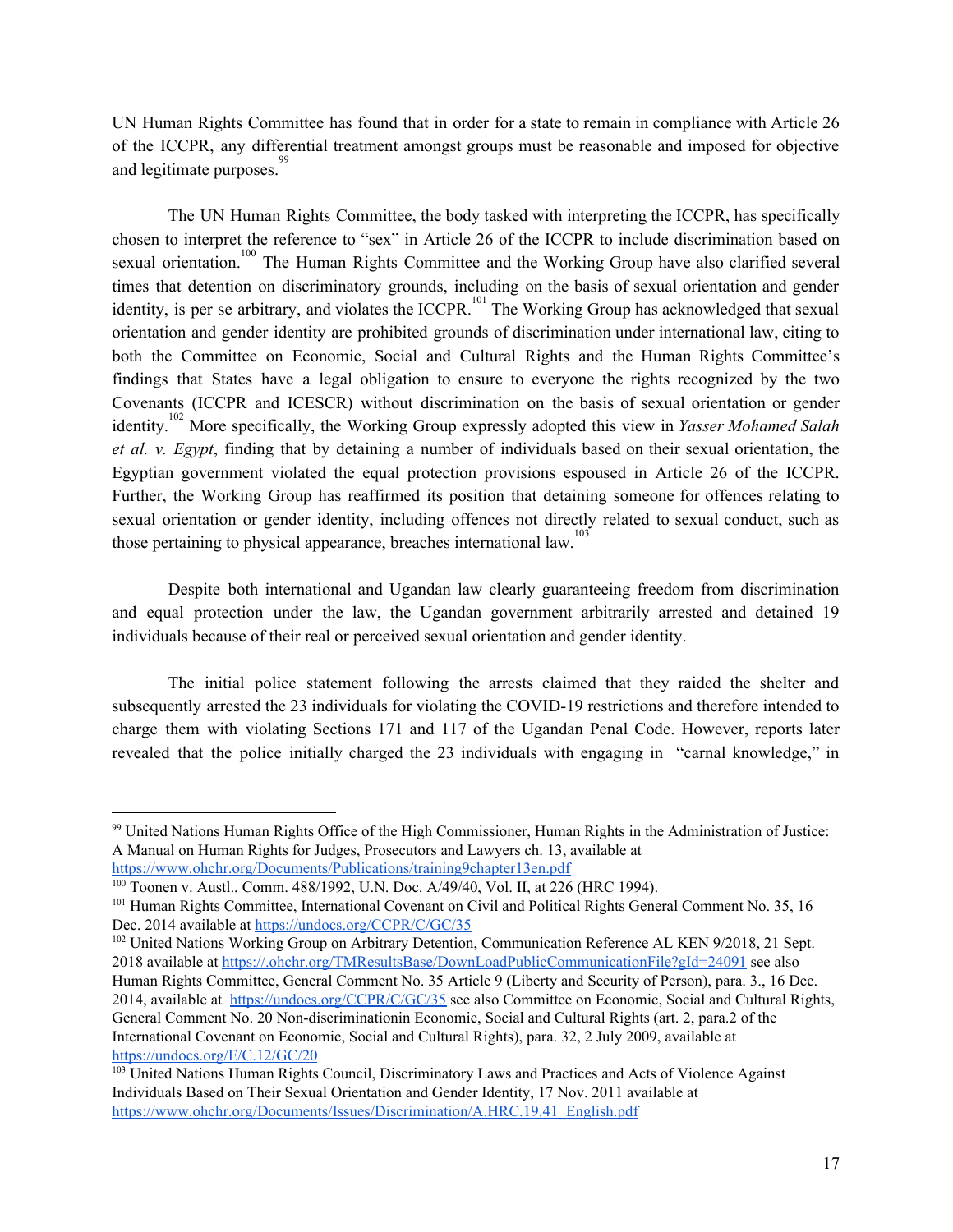violation of Section 145 of the Ugandan Penal Code<sup>104</sup> - a homophobic colonial-era provision, that criminalizes same-sex sexual relations.<sup>105</sup> The police charged these individuals under this provision although they did not witness anyone engaging in sexual relations at the time of the raid and arrests. Local media footage of the raid recorded neighbours of the shelter and leaders of the area stating that they were worried about the "homosexual behaviour" of the youths in the COSF shelter.<sup>106</sup> The footage also showed Mayor Hajji Abdul Kiyimba, whipping and verbally lashing out at two of the shelter residents while forcing them to admit that they are homosexuals.<sup>107</sup> After their arrest a search was reportedly conducted of the shelter in order to find "evidence of homosexuality."<sup>108</sup> Some of the items recovered and kept as evidence included several bottles of an Antiretroviral Drug regimen commonly used as Pre-Exposure Prophylaxis, two oral HIV self-testing kits, and several condoms.<sup>109</sup> These facts demonstrate that the Ugandan authorities are weaponizing measures aimed at protecting the spread of COVID-19 to further marginalize and target already vulnerable populations, in particular LGBTI individuals.

The Ugandan government offers no reasonable or legitimate purpose for the differential treatment of the 19 LGBT individuals currently detained. Since the implementation of COVID-19 prevention measures there have been no similar reports of raids on shelters, private homes or businesses like that of the raid on the LGBTIQ COSF shelter. The 19 individuals were arrested under the guise of enforcing COVID-19 prevention measures, yet they were arrested for being in compliance with President Museveni's directives further lending to the fact that these arrests serve no legitimate or objective purpose, but are rather a pretext for targeting and detaining LGBTI individuals based on their real or perceived sexual orientation and gender identity and to further restrict the rights and freedoms that are to be enjoyed by all individuals in Uganda, irrespective of sexual orientation or gender identity.<sup>110</sup> The Working Group has repeatedly emphasized in its jurisprudence that deprivation of liberty on the basis of sexual orientation and gender identity is arbitrary and prohibited under international law.<sup>111</sup> The Ugandan authorities' discriminatory actions are in direct contradiction with international law and the opinions expressed by the Working Group. In continuing to deprive them of their liberty under baseless charges, solely because of their sexual orientation and gender identity, the actions of the Ugandan government are discriminatory and in violation of the equal protection guarantees under article 26 of the ICCPR and article 7 of the UDHR. As a result, their detention is arbitrary under Category V.

#### **V. INTERNAL STEPS TAKEN**

<sup>104</sup> SMUG Statement.

<sup>105</sup> Uganda: The Penal Code Act, Section 145.

<sup>106</sup> SMUG Statement.

<sup>107</sup> SMUG Statement.

<sup>108</sup> Towleroad, Uganda Raids LGBTQ Homeless Shelter, Arrests and Jails 23 People for Unwarranted COVID-19 Offenses After Considering Charging Them Under Anti-Homosexuality Laws, 6 Apr. 2020, available at <https://www.towleroad.com/2020/04/uganda-lgbtq-coronavirus/>  $109$ Id

<sup>110</sup> Mukasa and Oyo v. Attorney-General (2008) AHRLR 248 (UgHC 2008) (finding that the Ugandan constitutional rights apply to lesbian, gay, bisexual, and transgender (LGBT/Kuchu) people regardless of whether they are homosexual or transgender)

<sup>111</sup> Cornelius Fonya v. Cameroon, WGAD Opinion No. 14/2017, Adopted Apr. 21, 2017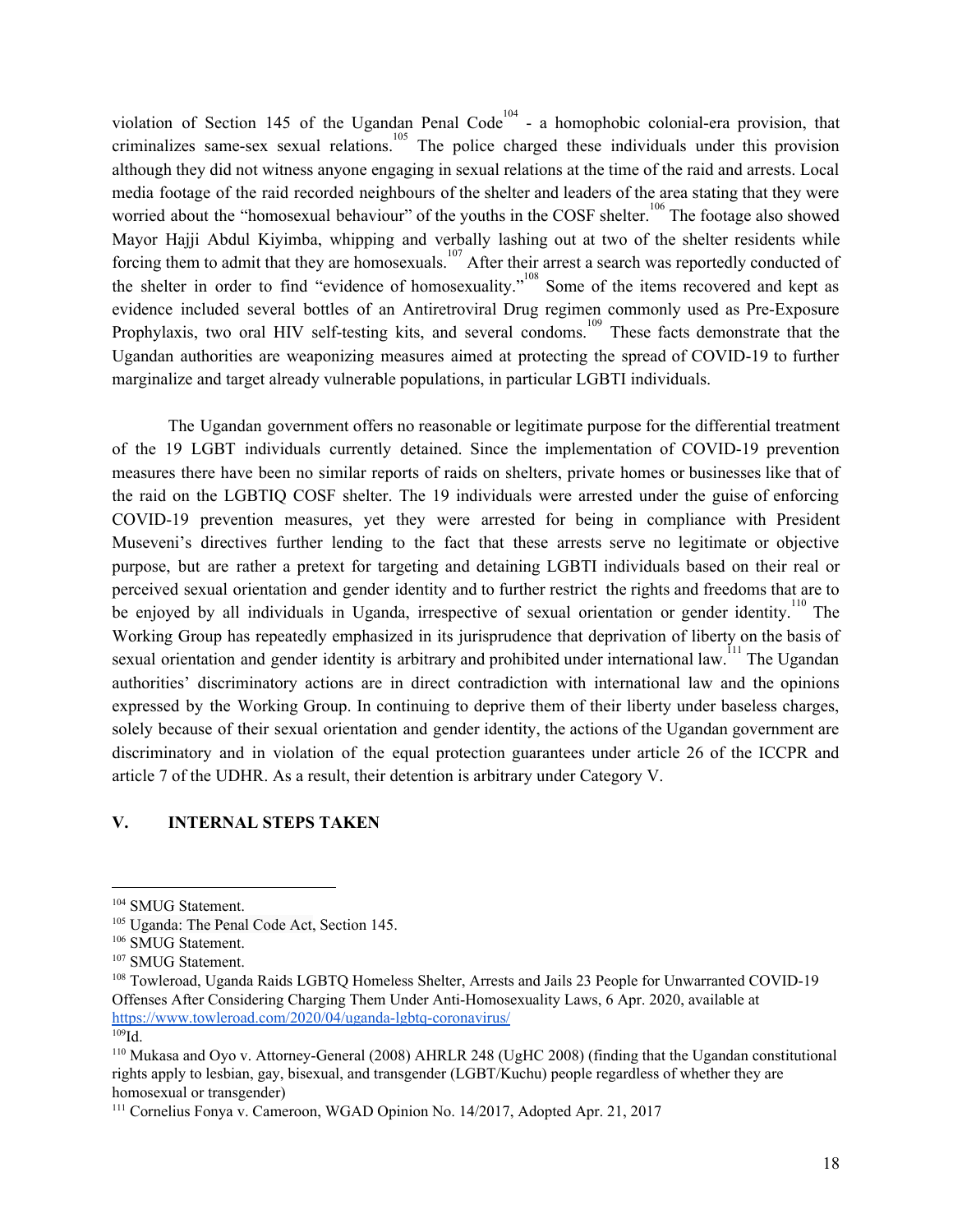On March 29, 2020, the mayor of Nsangi Town Council, Hajji Abdul Kiyimba and officers of the Uganda Police Force arbitrarily arrested twenty-three (23) individuals. After being held in police custody for one night, the police released four people on March 30th on health grounds. The remaining 19 individuals were arraigned and remanded to Kitalya Prison until April 29, 2020. If found guilty under Section 170 of the Ugandan Penal Code they could face up to seven years in prison. Since their arrest on March 29, 2020, the 19 defendants have been denied access to their lawyers at the LGBT advocacy organization- Human Rights Awareness and Promotion Forum (HRAPF). Due to the COVID-19 restrictions on movement to curb the spread of the virus, all private cars and public transport are banned from moving, except for those performing essential services.<sup>112</sup> When the lawyers at HRAPF filed an application with the Ministry of Works to visit their clients, it was rejected $13$ - effectively denying all 19 individuals the right to communicate with their lawyers as required under international human rights law. The Uganda Prisons Service also officially denied the 19 individuals access to their lawyers.<sup>114</sup> The lawyers also challenged the legality of the denial of access to lawyers in the High Court and the High Court granted a certificate of urgency in the matter. Their lawyers also filed a bail application before the Chief Magistrates Court of Mpigi at Nsangi, however it has yet to be fixed for hearing. The 19 defendants were forced to appear before a magistrate, the day after their arrest, without their legal counsel present, in violation of international human rights law and the Ugandan constitution. 115

#### **VI. CONCLUSION**

The arrest and continued detention of these 19 individuals is an egregious violation of their fundamental rights. The Government of the Republic of Uganda has violated the following rights under various provisions of the Ugandan Constitution, and international law in continuing to detain these individuals due to their real or perceived sexual orientation or gender identity:

- The right to be free from arbitrary detention;
- The right to due process; and
- The right to equal protection under the law and freedom from discrimination

We hereby request that the United Nations Working Group on Arbitrary Detention:

- 1. Issue an opinion finding the 19 individuals' ongoing pretrial detention to be in violation of Uganda's obligations under international law;
- 2. Call for their immediate release;
- 3. Request that the Government of Uganda investigate and hold accountable all persons responsible for the unlawful arrest, continued detention, and mistreatment of all 19 individuals; and

<sup>&</sup>lt;sup>112</sup> Erasing 76 Crimes, No lawyers for 20 LGBT Ugandans in prison on Covid-19 charges, 31 Mar. 2020, available at <https://76crimes.com/2020/03/31/no-lawyers-for-20-lgbt-ugandans-in-prison-on-covid-19-charges/>

<sup>113</sup> <https://www.hrw.org/news/2020/04/03/uganda-lgbt-shelter-residents-arrested-covid-19-pretext>

<sup>&</sup>lt;sup>114</sup> Letter from Uganda prisons dated 22<sup>nd</sup> April 2020

<sup>115</sup> Erasing 76 Crimes, No lawyers for 20 LGBT Ugandans in prison on Covid-19 charges, 31 Mar. 2020, available at <https://76crimes.com/2020/03/31/no-lawyers-for-20-lgbt-ugandans-in-prison-on-covid-19-charges/>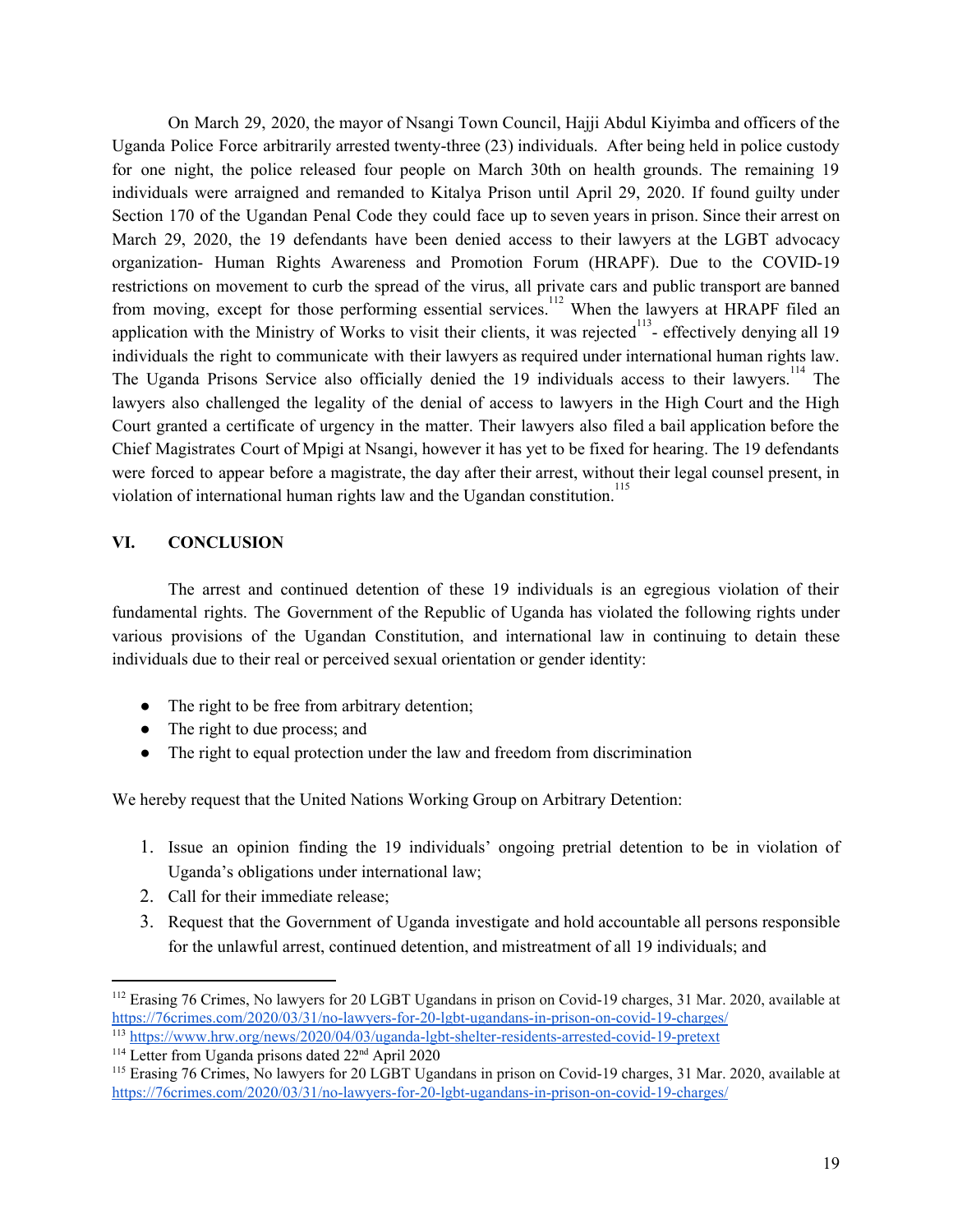4. Request the Government of Uganda to award all 19 compensation for the violations they have endured as a result of their unlawful arrest, arbitrary detention, and mistreatment while in state custody.

#### **VII. NAME AND CONTACT OF THE PERSON(S) SUBMITTING THE INFORMATION**

 $\mathbb{D}$ .

Adrian Jjuuko Executive Director Human Rights Awareness and Promotion Forum (HRAPF) P.O. Box 25603 Kampala, Uganda +256 (0) 414 530683

Frank Mugisha Executive Director Sexual Minorities Uganda (SMUG) +256 39 2174432

Httpdut f

Wade H. McMullen, Jr. SVP Programs & Legal Strategy Robert F. Kennedy Human Rights [legal@rfkhumanrights.org;](mailto:legal@rfkhumanrights.org) [mcmullen@rfkhumanrights.org](mailto:mcmullen@rfkhumanrights.org) 1300 19th Street NW Suite 750 Washington, DC 20036 +1-202-649-0080

Ngwika Crystal Fomba Stimson Fellow Robert F. Kennedy Human Rights [legal@rfkhumanrights.org](mailto:legal@rfkhumanrights.org) 1300 19th Street NW Suite 750 Washington, DC 20036

Angelita Baeyens Programs Director, International Advocacy & Litigation Robert F. Kennedy Human Rights [legal@rfkhumanrights.org](mailto:legal@rfkhumanrights.org) 1300 19th Street NW Suite 750